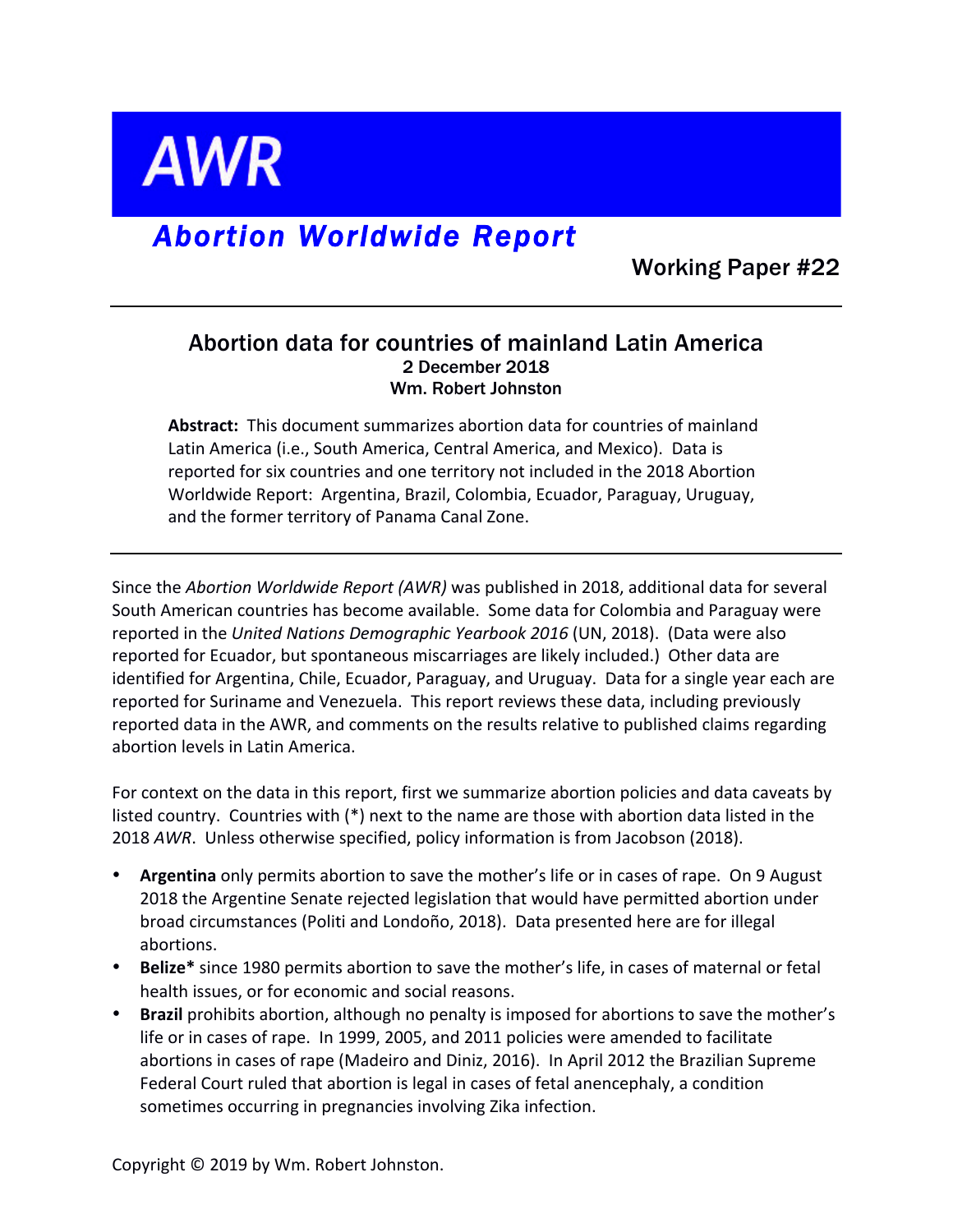- Chile\* permitted "therapeutic abortion" until 1989 when all abortions were banned. In September 2017 legislation went into effect permitting abortion in cases of risk to the mother's life, fetal health, and rape (Reuters, 2017).
- Colombia banned all abortions until 2006, when abortion was legalized in cases of threat to the mother's life, maternal health, or rape/incest.
- **Costa Rica**\* permits abortion in cases of risk to the mother's life or maternal health.
- **Ecuador** prohibited abortion until January 2014 when the law was revised to permit abortion in cases of risk to the mother's life, maternal physical or mental health, or rape (MSPE, 2015). However, large numbers of reported "justified medical abortions" for 2004-2014 imply the law was not enforced. Data presented here are estimates for medical abortions based on total abortions for 2004-2014, and the assumption that such abortions are proportional to sales of misoprostol as reported in (Ortiz-Prado et al., 2017). The UN *Demographic Yearbook 2016* (UN, 2018) reported abortion data for Ecuador for 2012-2015, but these figures include spontaneous miscarriages (Ortiz-Prado et al., 2017) and likely only a small fraction are induced abortions.
- French Guiana<sup>\*</sup> is an overseas department of France; abortion is legal on demand.
- Guyana<sup>\*</sup> banned abortion until 1995 (though the law was rarely enforced). Since 1995 abortion is permitted for any reason in the first 8 weeks, and later in pregnancy it is only permitted in cases of maternal or fetal health issues.
- **Mexico**\* has varying abortion policies as they are set at the state level. Mexico City (formerly Distrito Federal) since 2007 has permitted abortion on demand in the first 12 weeks of pregnancy, and nearly all reported abortions have occurred there. About 29% of abortions in the Federal District in 2007-2017 were for residents of other states of Mexico (CDMX, 2018). Of 31 Mexican states, all permit abortion in cases of rape, all but three permit abortion to save the mother's life, 14 permit it in cases of fetal health, and one (Yucatan) permits it for economic reasons (Becker and Olavarrieta, 2013).
- Panama<sup>\*</sup> only permits abortion to save the mother's life, in cases of rape, or in cases of fetal health issues.
- **Panama Canal Zone** was a territory of the United States until 1979 when it was transferred to Panama. Legal abortions were reported for 1970-1978.
- **Paraguay** permits abortion only to save the mother's life. Reported abortion data are incomplete as private abortions are not included (it is unclear if miscarriages are excluded).
- Suriname permits abortion only in cases of risk to the mother's life. Data are reported for only a single year: 262 abortions in 1994, corresponding to 3.02% of known pregnancies (excluding miscarriages) and an abortion rate of 2.60 per 1,000 women ages 15-44.
- Uruguay in October 2012 legalized abortion on demand during the first 12 weeks of pregnancy and for more limited reasons later in pregnancy (Wood et al., 2016).
- Venezuela permits abortion only to save the mother's life. Data are reported for only a single year:  $3,085$  abortions in 1968, corresponding to 0.80% of known pregnancies (excluding miscarriages) and an abortion rate of 1.42 per 1,000 women ages 15-44.

Tables 1-6 (at the end of this report) summarize reported abortions, abortion percentages, and abortion rates for the countries listed above, excepting Suriname and Venezuela (for each of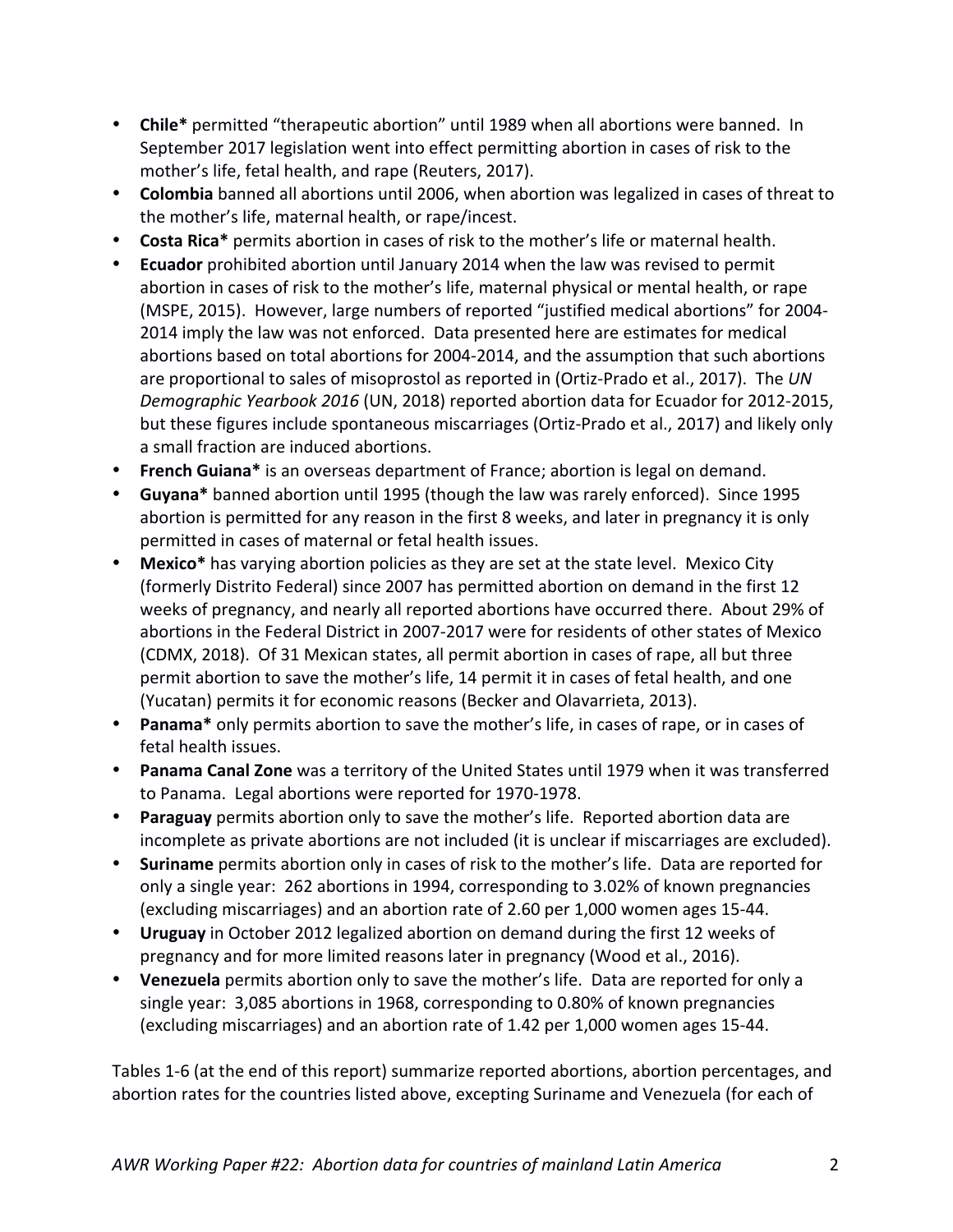those two countries see above for the single year of available data). These data plus additional data (e.g., live births, fetal losses) are available on country pages at *Johnston's Archive* (Johnston, 2018). Figures 1 and 2 below show abortion percentages and rates, respectively, for selected countries and regions.



Figure 1. Abortion percentages for 8 Latin American countries plus Panama Canal Zone and Mexico City (Distrito Federal).

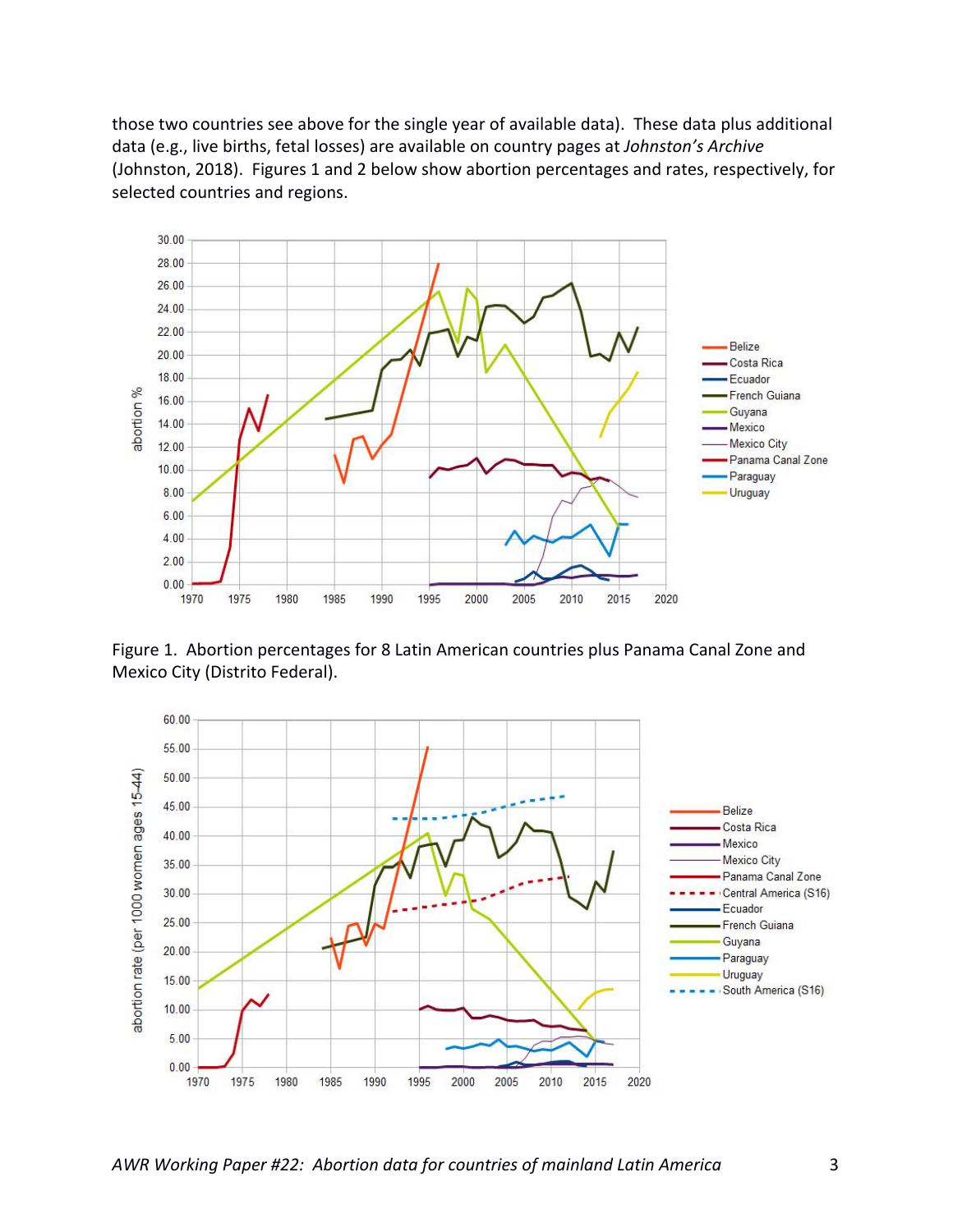Figure 2. Abortion rates for 8 Latin American countries plus Panama Canal Zone and Mexico City (Distrito Federal). Dashed lines show regional estimates by Sedgh et al. (2016).

Abortion advocates claim that illegal abortions throughout Latin America are far higher than indicated in these reported figures. For example, Sedgh et al. (2016) (hereafter S16) claimed abortion rates that imply over 40% of pregnancies in South America are aborted, and over 25% in Mexico/Central America. Such claims have been refuted in general (e.g., Antkowiak and  $O'$ Bannon, 2003; Johnston, 2017) and in particular (e.g., Koch et al. 2012a, 2012b, 2012c). Unreported legal abortions as well as illegal abortions certainly occur in large numbers in most of these countries, but the extremely high claims by abortion advocates are implausible. Figure 2 shows the S16 claims for Latin American abortion rates compared to reported abortion rates for 10 countries and other areas. The S16 estimates are comparable to the highest observed rates which are in countries with broadly permitted abortion—Belize, French Guiana and Guyana. But in other cases of broadly permitted abortion, abortion rates are far lower: 14 per 1,000 women in Uruguay, 5 per 1,000 women in Mexico City (limiting to data for Mexico City residents), and 12 per 1,000 women in the former Panama Canal Zone. These cases tend to refute claims of uniformly high abortion rates. In locations where abortion is permitted only for limited reasons, observed abortion rates are more typically 1-6 per 1,000 women.

#### **References (cited in text) [see tables below]**

- Antkowiak, Laura, and Randall K. O'Bannon, 2003, "World abortion estimates: An audit, Part I-What are the numbers, and where do they come from?," *National Right to Life News*, on line at *NRLC* [http://www.nrlc.org/archive/news/2003/NRL02/laura.html].
- Becker, Davida, and Claudia Díaz Olavarrieta, 2013, "Decriminalization of abortion in Mexico City: The effects on women's reproductive rights," American Journal of Public Health, 103(4):590-593.
- CDMX, 2018, "Programas especiales," *CDMX*, on line [http://data.salud.cdmx.gob.mx/portal/media/agenda\_2017/pdfs/8SN/programas.pdf].
- Jacobson, Thomas W., 2018, "National policies protecting life or authorizing abortion," in *Abortion Worldwide Report: 1 Century, 100 Nations, 1 Billion Babies, ed.* by Thomas W. Jacobson and Wm. Robert Johnston, GLC Publ. (West Chester, OH).
- Johnston, Wm. Robert, 6 Jan. 2017, Comparison of Abortion Worldwide Report figures to published estimates of global abortions, AWR Working Paper #15, on line, *Global Life Campaign* [https://www.globallifecampaign.com/abortion-worldwide-report].
- Johnston, Wm. Robert, Dec. 2018, "Abortion statistics and other data: Historical abortion statistics by country," Johnston's Archive, on line [http://www.johnstonsarchive.net/policy/abortion/index.html#ST].
- Koch, E., J. Thorp, M. Bravo, S. Gatica, C. X. Romero, H. Aguilera, and I. Ahlers (2012a), Women's educational level, maternal health facilities, abortion legislation and maternal deaths: A natural experiment in Chile from 1957 to 2007, *PLoS ONE* 7(5):e36613 [doi:10.1371/journal.pone.0036613].
- Koch, E., J. Thorp, M. Bravo, and S. Gatica, on behalf of the CMMRI (2012), Response to Guttmacher Institute criticisms by Koch et al. on the impact of abortion restrictions on maternal mortality in Chile, on line at *Scribd* [https://www.scribd.com/document/94847841/Response-to-Guttmacher-Institute-criticisms-by-Koch-et-al-on-the-Impact-of-Abortion-Restrictions-on-Maternal-Mortality-in-Chile].
- Koch, E., P. Aracena, S. Gatica, M. Bravo, A. Huerta-Zepeda, and B. C. Calhoun (2012c), Fundamental discrepancies in abortion estimates and abortion-related mortality: A reevaluation of recent studies in Mexico with special reference to the International Classification of Diseases, *International Journal*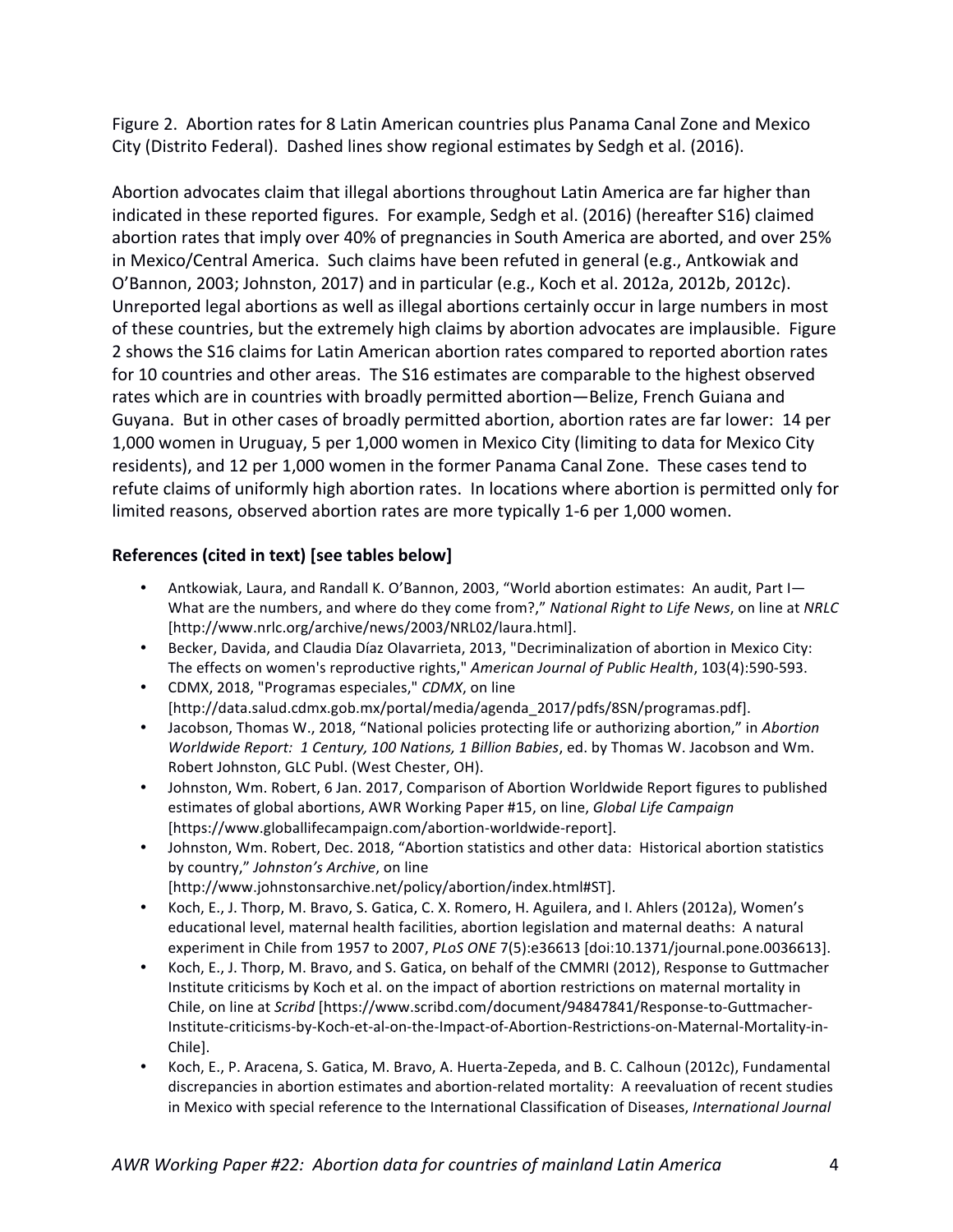*of Women's Health*, 2012:4:613-623.

- Madeiro, Alberto Pereira, and Debora Diniz, 2016, "Legal abortion services in Brazil—a national study," *Ciencia & Saude Coletiva*, 21(2):563-572.
- Ministerio de Salud Pública del Ecuador, 2015, "Atención del aborto terapéutico, Guía de Práctica Clínica," *Ministerio de Salud Pública*, on line [https://www.salud.gob.ec/wpcontent/uploads/2016/09/Aborto-terap%C3%A9utico.pdf].
- Ortiz-Prado, Esteban, Katherine Simbana, Lenin Gomez, Anna M. Stewart-Ibarra, Lisa Scott, and Gabriel Cevallos-Sierra, 2017, Abortion, an increasing public health concern in Ecuador; a 10-year population-based analysis, *Pragmatic and Observational Research*, 8:129-135.
- Politi, Daniel, and Ernesto Londoño, 9 Aug. 2018, "Argentina's senate narrowly rejects legalizing abortion," New York Times, on line [https://www.nytimes.com/2018/08/09/world/americas/argentina-abortion-vote.html].
- Reuters, 19 July 2017, "Chile passes bill to legalize abortion in certain cases," The Guardian, on line [https://www.theguardian.com/world/2017/jul/19/chile-abortion-mother-rape-life-legalization].
- United Nations Department of Economic and Social Affairs, 2018, "Table 13. Legally induced abortions 2007-2016," United Nations Statistics Division, on line [https://unstats.un.org/unsd/demographic-social/products/dyb/documents/dyb2016/table13.pdf].
- Wood, Susan, Lilian Abracinskas, Sonia Correa, and Mario Pecheny, 2016, "Reform of abortion law in Uruguay: Context, process and lessons learned," Reproductive Health Matters, 24(48):102-110.

| year   | Argentina | <b>Brazil</b> | Colombia | <b>Ecuador</b> | Panama Canal Zone | Paraguay | <b>Uruguay</b> |
|--------|-----------|---------------|----------|----------------|-------------------|----------|----------------|
| 1970   |           |               |          |                | 1                 |          |                |
| 1971   |           |               |          |                |                   |          |                |
| 1972   |           |               |          |                | 1                 |          |                |
| 1973   |           |               |          |                | 2                 |          |                |
| 1974   |           |               |          |                | 21                |          |                |
| 1975   |           |               |          |                | 84                |          |                |
| 1976   |           |               |          |                | 98                |          |                |
| 1977   |           |               |          |                | 87                |          |                |
| 1978   |           |               |          |                | 104               |          |                |
| $\sim$ |           |               |          |                |                   |          |                |
| 1998   |           |               |          |                |                   | 3,617    |                |
| 1999   |           |               |          |                |                   | 4,180    |                |
| 2000   |           | 8             |          |                |                   | 3,913    |                |
| 2001   |           |               |          |                |                   | 4,407    |                |
| 2002   |           | $\mathbf 1$   |          |                |                   | 5,115    |                |
| 2003   |           | 3             |          |                |                   | 4,850    |                |
| 2004   | 94        | 6             |          | (700)          |                   | 6,328    |                |
| 2005   | 79        | 18            |          | (1,400)        |                   | 4,822    |                |
| 2006   | 93        | 9             |          | (3,300)        |                   | 5,050    |                |
| 2007   | 74        | 56            |          | (1,600)        |                   | 4,585    |                |

## Table 1: Reported abortions for Argentina, Brazil, Colombia, Ecuador, Paraguay, Uruguay, **and Panama Canal Zone.**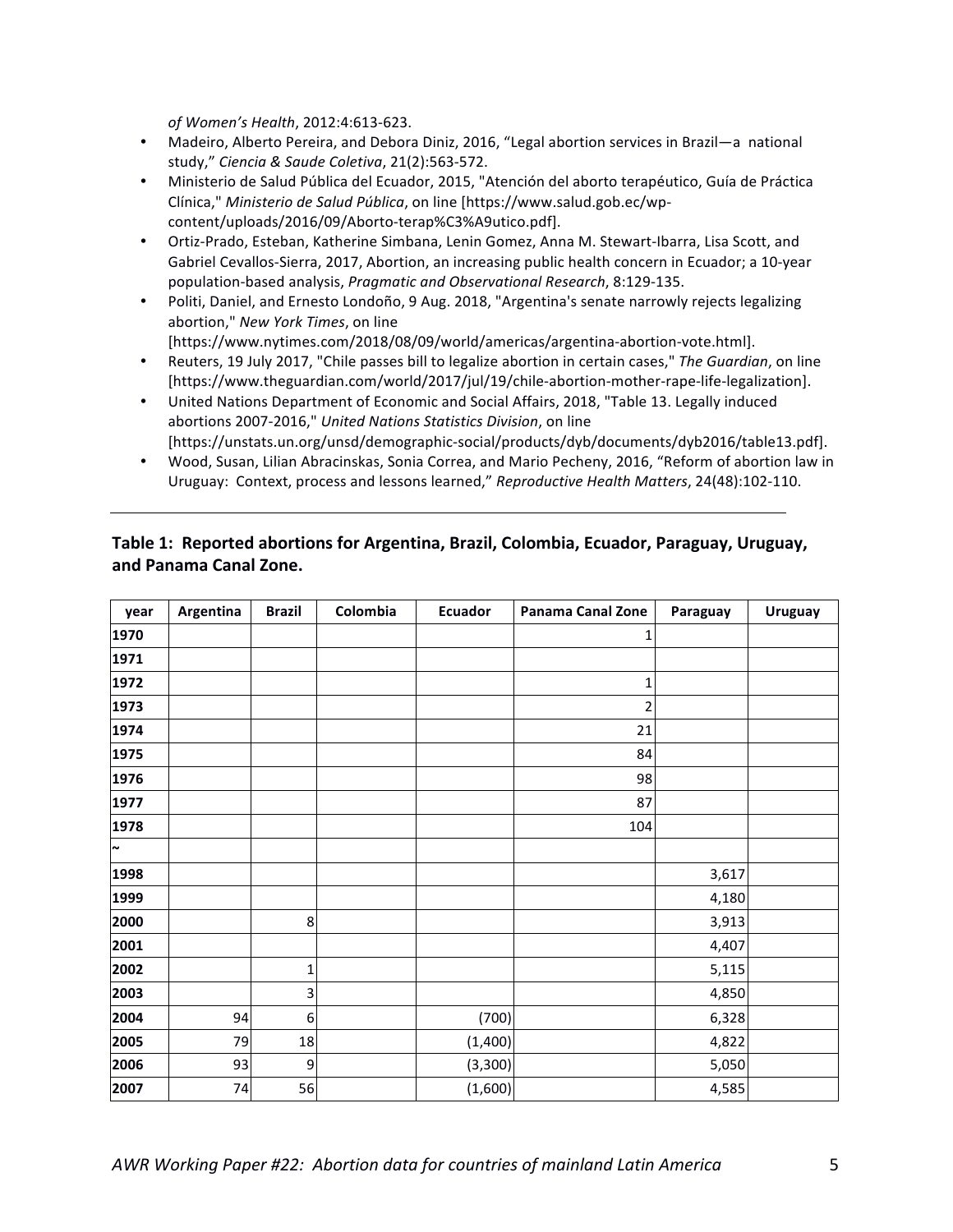| 2008 | 62 | 3,000 | 322   | (1,600)  | 4,020 |       |
|------|----|-------|-------|----------|-------|-------|
| 2009 | 87 | 1,831 | 69    | (2,300)  | 4,520 |       |
| 2010 | 68 | 1,693 | 81    | (3,400)  | 4,353 |       |
| 2011 | 73 | 1,504 | 120   | (4,000)  |       |       |
| 2012 | 33 | 1,655 | 209   | (3,800)  | 6,579 |       |
| 2013 | 50 | 1,543 | 628   | (1,700)  |       | 7,171 |
| 2014 |    | 1,612 | 873   | (1, 200) | 3,021 | 8,537 |
| 2015 |    | 1,704 | 3,100 |          | 7,411 | 9,362 |
| 2016 |    | 1,680 |       |          | 7,156 | 9,719 |
| 2017 |    | 1,636 |       |          |       | 9,830 |

|         | Table 2: Reported abortions for Belize, Chile, Costa Rica, French Guiana, Guyana, Mexico, and |  |  |  |
|---------|-----------------------------------------------------------------------------------------------|--|--|--|
| Panama. |                                                                                               |  |  |  |

| year | <b>Belize</b> | Chile | <b>Costa Rica</b> | <b>French Guiana</b> | Guyana | <b>Mexico</b> | Panama           |
|------|---------------|-------|-------------------|----------------------|--------|---------------|------------------|
| 1964 |               | 63    |                   |                      |        |               |                  |
| 1965 |               |       |                   |                      |        |               |                  |
| 1966 |               | 38    |                   |                      |        |               |                  |
| 1967 |               |       |                   |                      |        |               |                  |
| 1968 |               |       |                   |                      |        |               |                  |
| 1969 |               |       |                   |                      |        |               |                  |
| 1970 |               |       |                   |                      | 1,868  |               |                  |
| 1971 |               |       |                   |                      |        |               |                  |
| 1972 |               |       |                   |                      |        |               | $\overline{7}$   |
| 1973 |               |       |                   |                      |        |               | 14               |
| 1974 |               |       |                   |                      |        |               | 16               |
| 1975 |               |       |                   |                      |        |               | 38               |
| 1976 |               |       |                   |                      |        |               |                  |
| 1977 |               |       |                   |                      |        |               | $\overline{7}$   |
| 1978 |               |       |                   |                      |        |               | $\boldsymbol{6}$ |
| 1979 |               |       |                   |                      |        |               | 11               |
| 1980 |               |       |                   |                      |        |               | 26               |
| 1981 |               |       |                   |                      |        |               | $11\,$           |
| 1982 |               |       |                   |                      |        |               | 12               |
| 1983 |               |       |                   |                      |        |               |                  |
| 1984 |               |       |                   | 388                  |        |               |                  |
| 1985 | 760           |       |                   |                      |        |               |                  |
| 1986 | 599           | 47    |                   |                      |        |               |                  |
| 1987 | 890           | 47    |                   |                      |        |               |                  |
| 1988 | 941           | 49    |                   |                      |        |               |                  |
| 1989 | 825           | 42    |                   | (570)                |        |               |                  |
| 1990 | 1,001         | 29    |                   | 833                  |        |               |                  |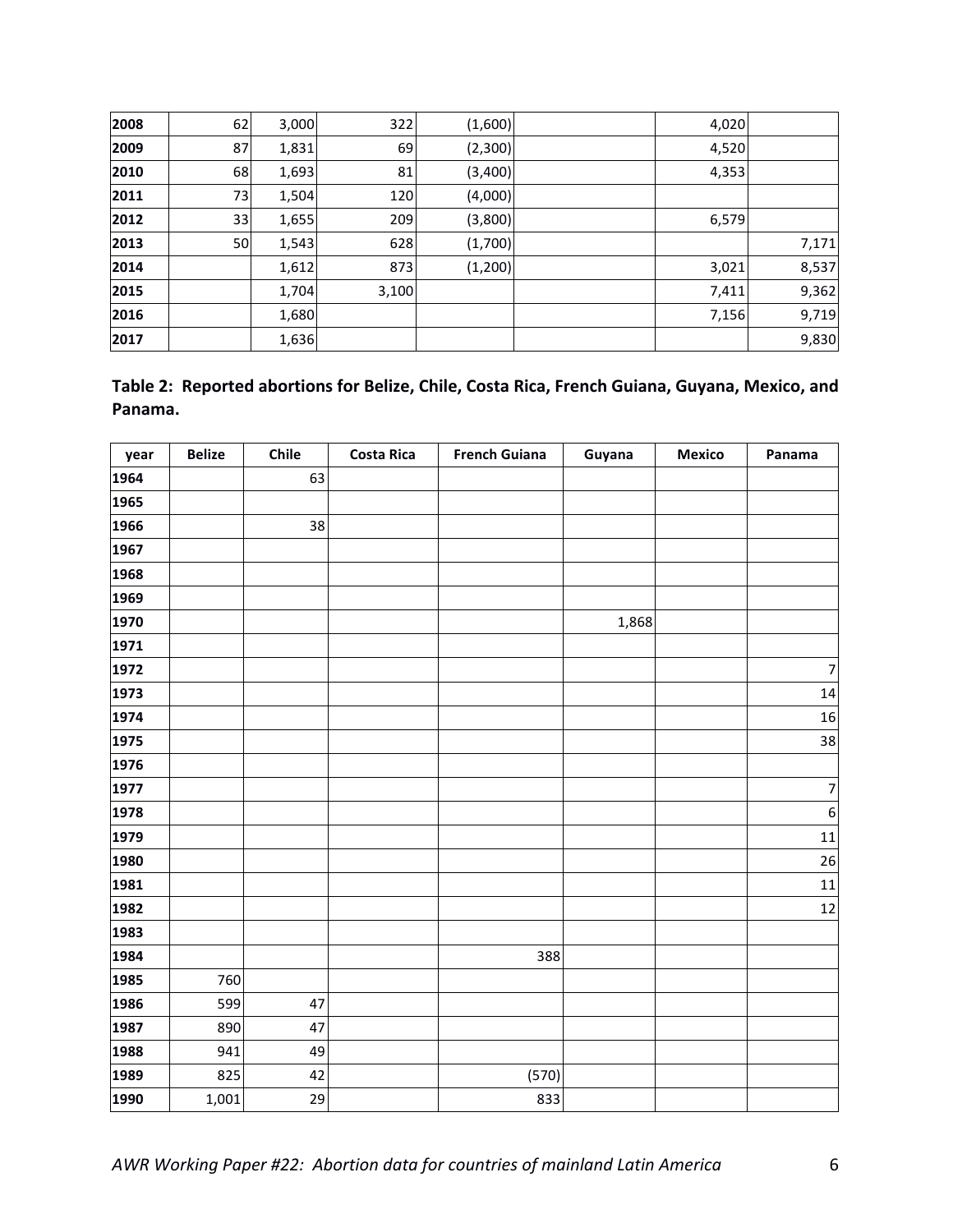| 1991 | 990   | 67             |       | 955   |       |        |    |
|------|-------|----------------|-------|-------|-------|--------|----|
| 1992 |       |                |       | 989   |       |        |    |
| 1993 |       |                |       | 1,060 |       |        |    |
| 1994 |       |                |       | 1,001 |       |        |    |
| 1995 |       |                | 8,253 | 1,197 |       | 463    |    |
| 1996 | 2,603 |                | 9,009 | 1,236 | 7,711 | 2,724  |    |
| 1997 |       |                | 8,705 | 1,270 | 6,614 | 2,938  |    |
| 1998 |       |                | 8,850 | 1,166 | 5,591 | 3,189  |    |
| 1999 |       |                | 9,160 | 1,353 | 6,249 | 3,486  |    |
| 2000 |       | 46             | 9,711 | 1,409 | 6,104 | 3,281  | 11 |
| 2001 |       | 31             | 8,220 | 1,643 | 4,977 | 3,120  |    |
| 2002 |       | $\overline{7}$ | 8,332 | 1,699 |       | 3,223  |    |
| 2003 |       | 29             | 8,967 | 1,783 | 4,500 | 3,486  |    |
| 2004 |       |                | 8,801 | 1,646 |       | 752    |    |
| 2005 |       |                | 8,411 | 1,772 |       | 735    |    |
| 2006 |       |                | 8,367 | 1,914 |       | 799    |    |
| 2007 |       |                | 8,504 | 2,132 |       | 4,799  |    |
| 2008 |       |                | 8,733 | 2,106 |       | 13,404 |    |
| 2009 |       |                | 7,848 | 2,143 |       | 16,475 |    |
| 2010 |       |                | 7,697 | 2,169 |       | 16,945 |    |
| 2011 |       |                | 7,882 | 1,956 |       | 20,319 |    |
| 2012 |       |                | 7,405 | 1,644 |       | 20,485 |    |
| 2013 |       |                | 7,283 | 1,630 |       | 20,765 |    |
| 2014 |       |                | 7,137 | 1,600 |       | 20,559 |    |
| 2015 |       |                |       | 1,917 | 800   | 18,942 |    |
| 2016 |       |                |       | 1,852 |       | 18,104 |    |
| 2017 |       | 111            |       |       |       | 17,595 |    |

Table 3: Abortion percentages (abortions as a percentage of total live births plus abortions) for Argentina, Brazil, Colombia, Ecuador, Paraguay, Uruguay, and Panama Canal Zone.

| year   | Argentina | <b>Brazil</b> | Colombia | Ecuador | <b>Panama Canal Zone</b> | Paraguay | <b>Uruguay</b> |
|--------|-----------|---------------|----------|---------|--------------------------|----------|----------------|
| 1970   |           |               |          |         | 0.14                     |          |                |
| 1971   |           |               |          |         |                          |          |                |
| 1972   |           |               |          |         | 0.15                     |          |                |
| 1973   |           |               |          |         | 0.32                     |          |                |
| 1974   |           |               |          |         | 3.28                     |          |                |
| 1975   |           |               |          |         | 12.65                    |          |                |
| 1976   |           |               |          |         | 15.38                    |          |                |
| 1977   |           |               |          |         | 13.43                    |          |                |
| 1978   |           |               |          |         | 16.61                    |          |                |
| $\sim$ |           |               |          |         |                          |          |                |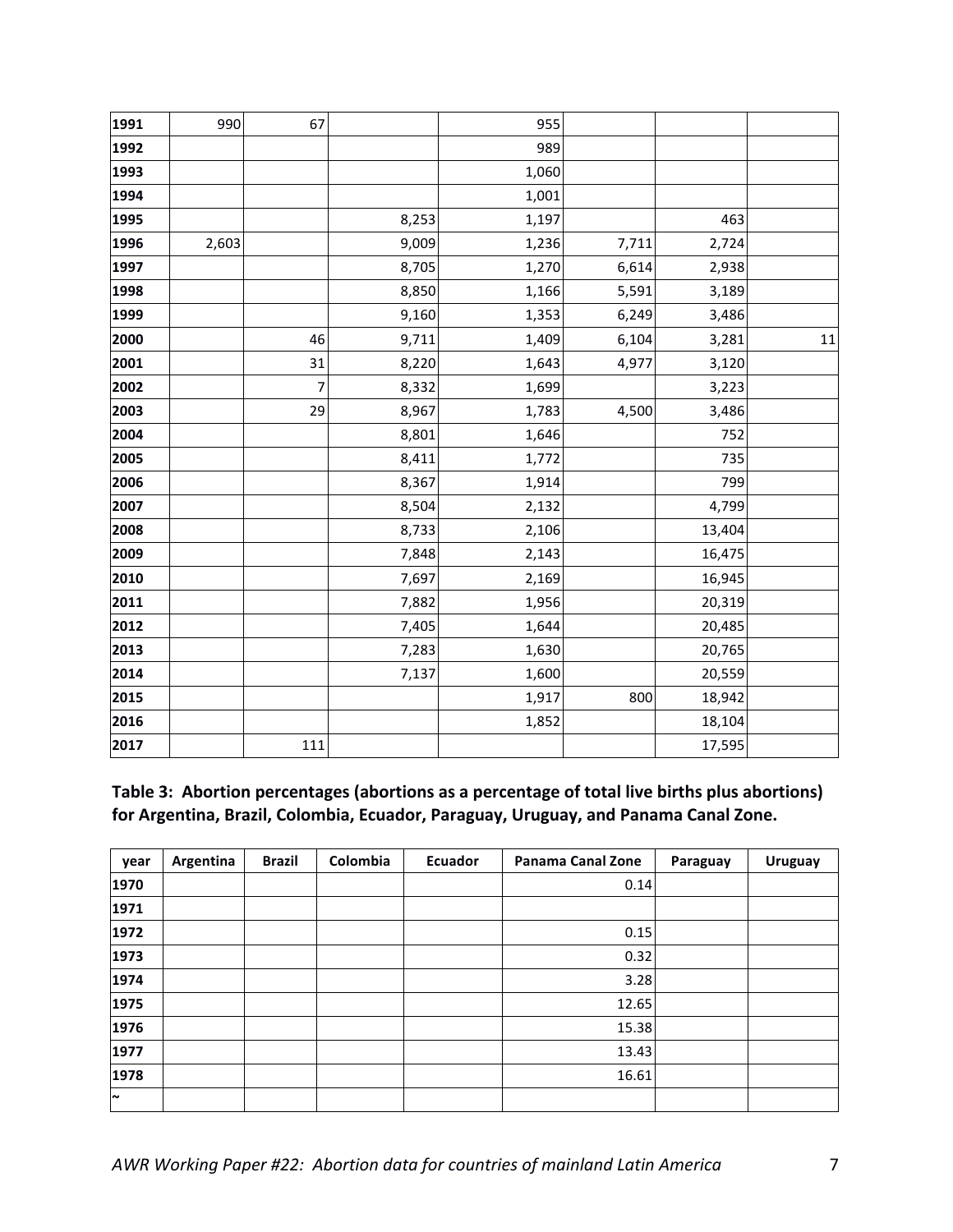| 2003 |      |      |      |         | 3.45 |       |
|------|------|------|------|---------|------|-------|
| 2004 | 0.01 |      |      | 0.3     | 4.72 |       |
| 2005 | 0.01 |      |      | 0.6     | 3.60 |       |
| 2006 | 0.01 |      |      | 1.2     | 4.29 |       |
| 2007 | 0.01 |      |      | 0.6     | 3.95 |       |
| 2008 | 0.01 | 0.11 | 0.04 | 0.6     | 3.72 |       |
| 2009 | 0.01 | 0.07 | 0.01 | $1.1\,$ | 4.19 |       |
| 2010 | 0.01 | 0.06 | 0.01 | 1.5     | 4.15 |       |
| 2011 | 0.01 | 0.05 | 0.02 | 1.7     |      |       |
| 2012 | 0.00 | 0.06 | 0.03 | $1.3\,$ | 5.26 |       |
| 2013 | 0.01 | 0.05 | 0.10 | 0.6     |      | 12.84 |
| 2014 |      | 0.06 | 0.13 | 0.4     | 2.53 | 15.00 |
| 2015 |      | 0.06 |      |         | 5.31 | 16.06 |
| 2016 |      | 0.06 |      |         | 5.29 | 17.12 |
| 2017 |      | 0.06 |      |         |      | 18.59 |

Table 4: Abortion percentages (abortions as a percentage of total live births plus abortions) for Belize, Chile, Costa Rica, French Guiana, Guyana, Mexico, Mexico City, and Panama.

| year | <b>Belize</b> | Chile    | Costa Rica French Guiana | Guyana | <b>Mexico</b> | <b>Mexico City</b> | Panama   |
|------|---------------|----------|--------------------------|--------|---------------|--------------------|----------|
| 1964 |               | 0.02     |                          |        |               |                    |          |
| 1965 |               |          |                          |        |               |                    |          |
| 1966 |               | $0.01\,$ |                          |        |               |                    |          |
| 1967 |               |          |                          |        |               |                    |          |
| 1968 |               |          |                          |        |               |                    |          |
| 1969 |               |          |                          |        |               |                    |          |
| 1970 |               |          |                          | 7.31   |               |                    |          |
| 1971 |               |          |                          |        |               |                    |          |
| 1972 |               |          |                          |        |               |                    | 0.01     |
| 1973 |               |          |                          |        |               |                    | 0.03     |
| 1974 |               |          |                          |        |               |                    | 0.03     |
| 1975 |               |          |                          |        |               |                    | 0.07     |
| 1976 |               |          |                          |        |               |                    |          |
| 1977 |               |          |                          |        |               |                    | $0.01\,$ |
| 1978 |               |          |                          |        |               |                    | 0.01     |
| 1979 |               |          |                          |        |               |                    | 0.02     |
| 1980 |               |          |                          |        |               |                    | 0.05     |
| 1981 |               |          |                          |        |               |                    | 0.02     |
| 1982 |               |          |                          |        |               |                    | 0.02     |
| 1983 |               |          |                          |        |               |                    |          |
| 1984 |               |          | 14.45                    |        |               |                    |          |
| 1985 | 11.38         |          |                          |        |               |                    |          |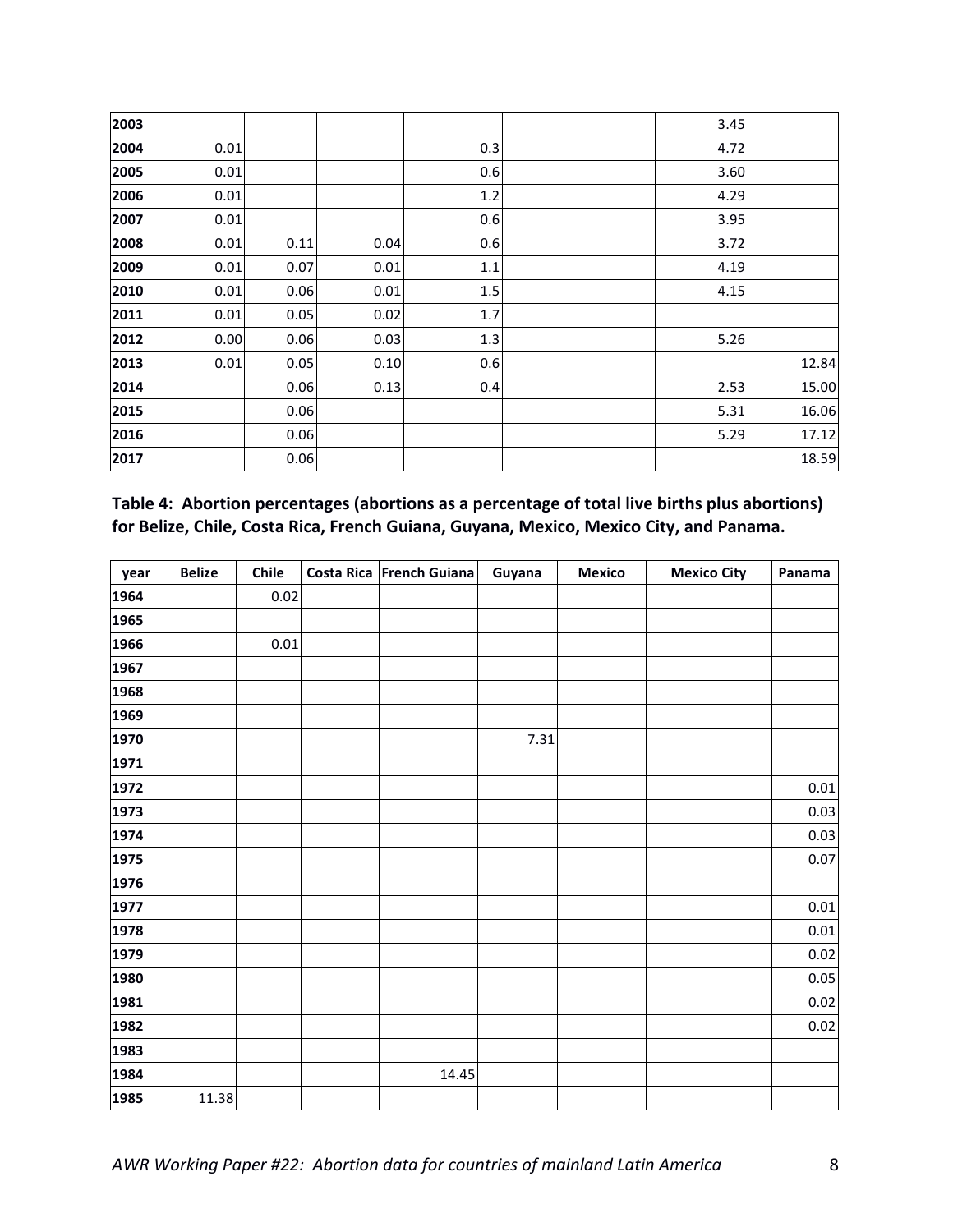| 1986 | 8.89  | 0.02     |       |       |       |      |      |      |
|------|-------|----------|-------|-------|-------|------|------|------|
| 1987 | 12.69 | 0.02     |       |       |       |      |      |      |
| 1988 | 12.95 | 0.02     |       |       |       |      |      |      |
| 1989 | 10.98 | 0.01     |       | 15.21 |       |      |      |      |
| 1990 | 12.21 | 0.01     |       | 18.74 |       |      |      |      |
| 1991 | 13.12 | 0.02     |       | 19.58 |       |      |      |      |
| 1992 |       |          |       | 19.65 |       |      |      |      |
| 1993 |       |          |       | 20.49 |       |      |      |      |
| 1994 |       |          |       | 19.12 |       |      |      |      |
| 1995 |       |          | 9.32  | 21.92 |       | 0.02 |      |      |
| 1996 | 28.05 |          | 10.21 | 22.06 | 25.56 | 0.10 |      |      |
| 1997 |       |          | 10.04 | 22.28 | 23.23 | 0.11 |      |      |
| 1998 |       |          | 10.31 | 19.89 | 21.11 | 0.12 |      |      |
| 1999 |       |          | 10.45 | 21.61 | 25.82 | 0.13 |      |      |
| 2000 |       | 0.02     | 11.05 | 21.28 | 24.85 | 0.12 |      | 0.02 |
| 2001 |       | 0.01     | 9.71  | 24.22 | 18.52 | 0.11 |      |      |
| 2002 |       | 0.00     | 10.48 | 24.37 |       | 0.12 |      |      |
| 2003 |       | $0.01\,$ | 10.95 | 24.30 | 20.93 | 0.13 |      |      |
| 2004 |       |          | 10.86 | 23.62 |       | 0.03 |      |      |
| 2005 |       |          | 10.52 | 22.81 |       | 0.03 |      |      |
| 2006 |       |          | 10.50 | 23.37 |       | 0.04 | 0.50 |      |
| 2007 |       |          | 10.42 | 25.03 |       | 0.22 | 2.53 |      |
| 2008 |       |          | 10.41 | 25.21 |       | 0.59 | 5.94 |      |
| 2009 |       |          | 9.47  | 25.78 |       | 0.73 | 7.39 |      |
| 2010 |       |          | 9.79  | 26.28 |       | 0.64 | 7.09 |      |
| 2011 |       |          | 9.69  | 23.81 |       | 0.78 | 8.42 |      |
| 2012 |       |          | 9.17  | 19.92 |       | 0.81 | 8.60 |      |
| 2013 |       |          | 9.36  | 20.11 |       | 0.83 | 9.31 |      |
| 2014 |       |          | 9.04  | 19.53 |       | 0.83 | 9.19 |      |
| 2015 |       |          |       | 21.98 | 5.06  | 0.80 | 8.61 |      |
| 2016 |       |          |       | 20.30 |       | 0.78 | 7.93 |      |
| 2017 |       | 0.05     |       | 22.49 |       | 0.89 | 7.65 |      |

Table 5: Abortion rates (abortions per 1,000 women ages 15-44) for Argentina, Brazil, Colombia, Ecuador, Paraguay, Uruguay, and Panama Canal Zone.

| year | Argentina | <b>Brazil</b> | Colombia | Ecuador | Panama Canal Zone | Paraguay | <b>Uruguay</b> |
|------|-----------|---------------|----------|---------|-------------------|----------|----------------|
| 1970 |           |               |          |         | 0.1               |          |                |
| 1971 |           |               |          |         |                   |          |                |
| 1972 |           |               |          |         | 0.1               |          |                |
| 1973 |           |               |          |         | 0.2               |          |                |
| 1974 |           |               |          |         | 2.5               |          |                |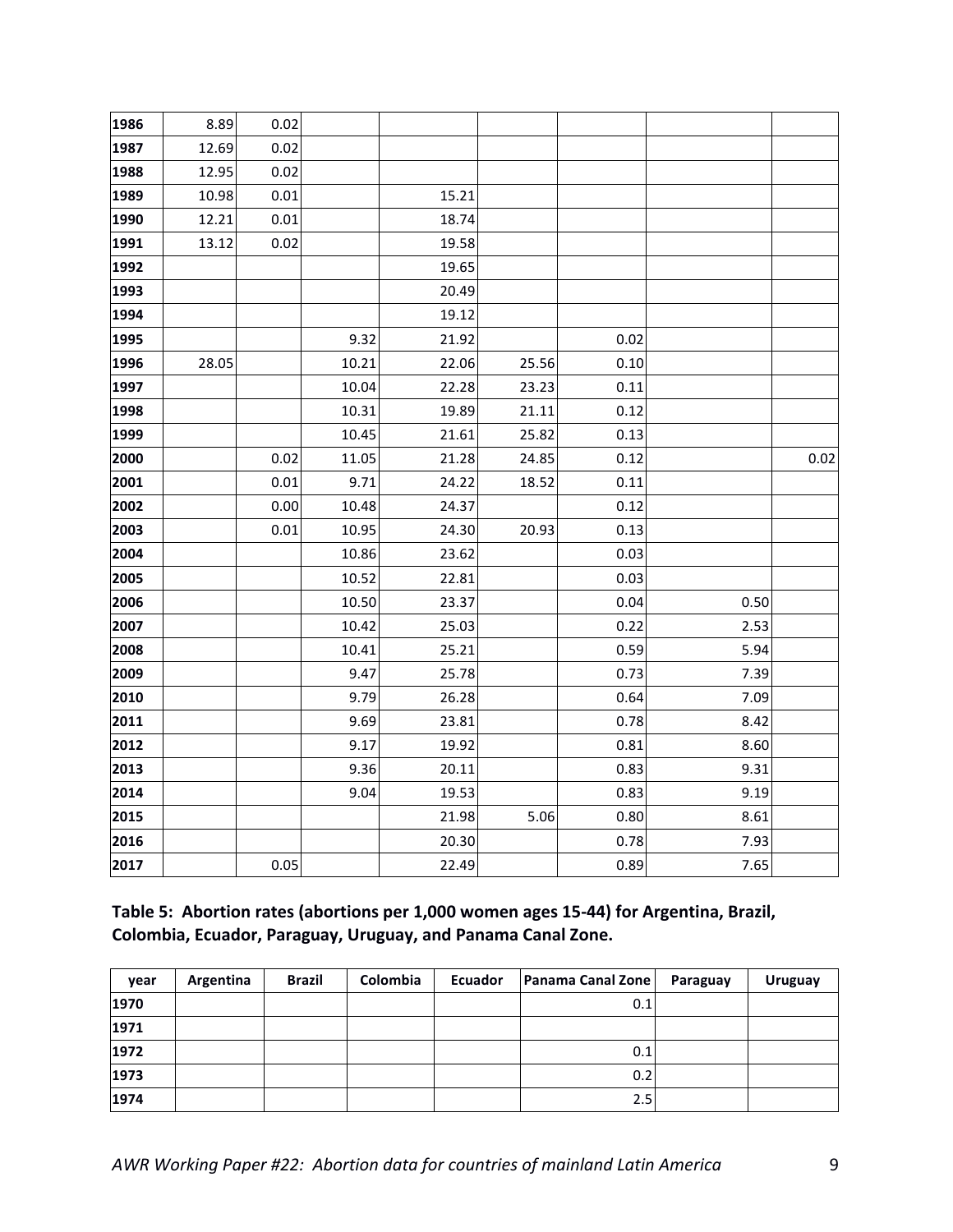|          |      |      |         | 9.8  |      |              |
|----------|------|------|---------|------|------|--------------|
|          |      |      |         | 11.8 |      |              |
|          |      |      |         | 10.7 |      |              |
|          |      |      |         | 12.8 |      |              |
|          |      |      |         |      |      |              |
|          |      |      |         |      | 3.24 |              |
|          |      |      |         |      | 3.65 |              |
|          |      |      |         |      | 3.33 |              |
|          |      |      |         |      | 3.66 |              |
|          |      |      |         |      | 4.15 |              |
|          |      |      |         |      | 3.84 |              |
| 0.01     |      |      | $0.2\,$ |      | 4.89 |              |
| 0.01     |      |      | 0.4     |      | 3.65 |              |
| 0.01     |      |      | $1.0\,$ |      | 3.74 |              |
| 0.01     |      |      | 0.5     |      | 3.34 |              |
| 0.01     | 0.06 | 0.03 | 0.5     |      |      |              |
| 0.01     | 0.04 | 0.01 | 0.7     |      |      |              |
| 0.01     | 0.03 | 0.01 | $1.0\,$ |      | 3.01 |              |
| $0.01\,$ | 0.03 | 0.01 | $1.1\,$ |      |      |              |
|          | 0.03 | 0.02 | $1.1\,$ |      | 4.39 |              |
| 0.01     | 0.03 | 0.05 | 0.5     |      |      | 10.01        |
|          | 0.03 | 0.08 | 0.3     |      | 1.94 | 11.88        |
|          | 0.03 | 0.27 |         |      | 4.68 | 13.00        |
|          | 0.03 |      |         |      | 4.45 | 13.47        |
|          | 0.03 |      |         |      |      | 13.60        |
|          |      |      |         |      |      | 2.88<br>3.18 |

Table 6: Abortion rates (abortions per 1,000 women ages 15-44) for Belize, Chile, Costa Rica, French Guiana, Guyana, Mexico, Mexico City, and Panama.

| year | <b>Belize</b> | Chile | <b>Costa Rica</b> | <b>French Guiana</b> | Guyana | <b>Mexico</b> | <b>Mexico City</b> | Panama |
|------|---------------|-------|-------------------|----------------------|--------|---------------|--------------------|--------|
| 1964 |               | 0.04  |                   |                      |        |               |                    |        |
| 1965 |               |       |                   |                      |        |               |                    |        |
| 1966 |               | 0.02  |                   |                      |        |               |                    |        |
| 1967 |               |       |                   |                      |        |               |                    |        |
| 1968 |               |       |                   |                      |        |               |                    |        |
| 1969 |               |       |                   |                      |        |               |                    |        |
| 1970 |               |       |                   |                      | 13.68  |               |                    |        |
| 1971 |               |       |                   |                      |        |               |                    |        |
| 1972 |               |       |                   |                      |        |               |                    | 0.02   |
| 1973 |               |       |                   |                      |        |               |                    | 0.04   |
| 1974 |               |       |                   |                      |        |               |                    | 0.05   |
| 1975 |               |       |                   |                      |        |               |                    | 0.10   |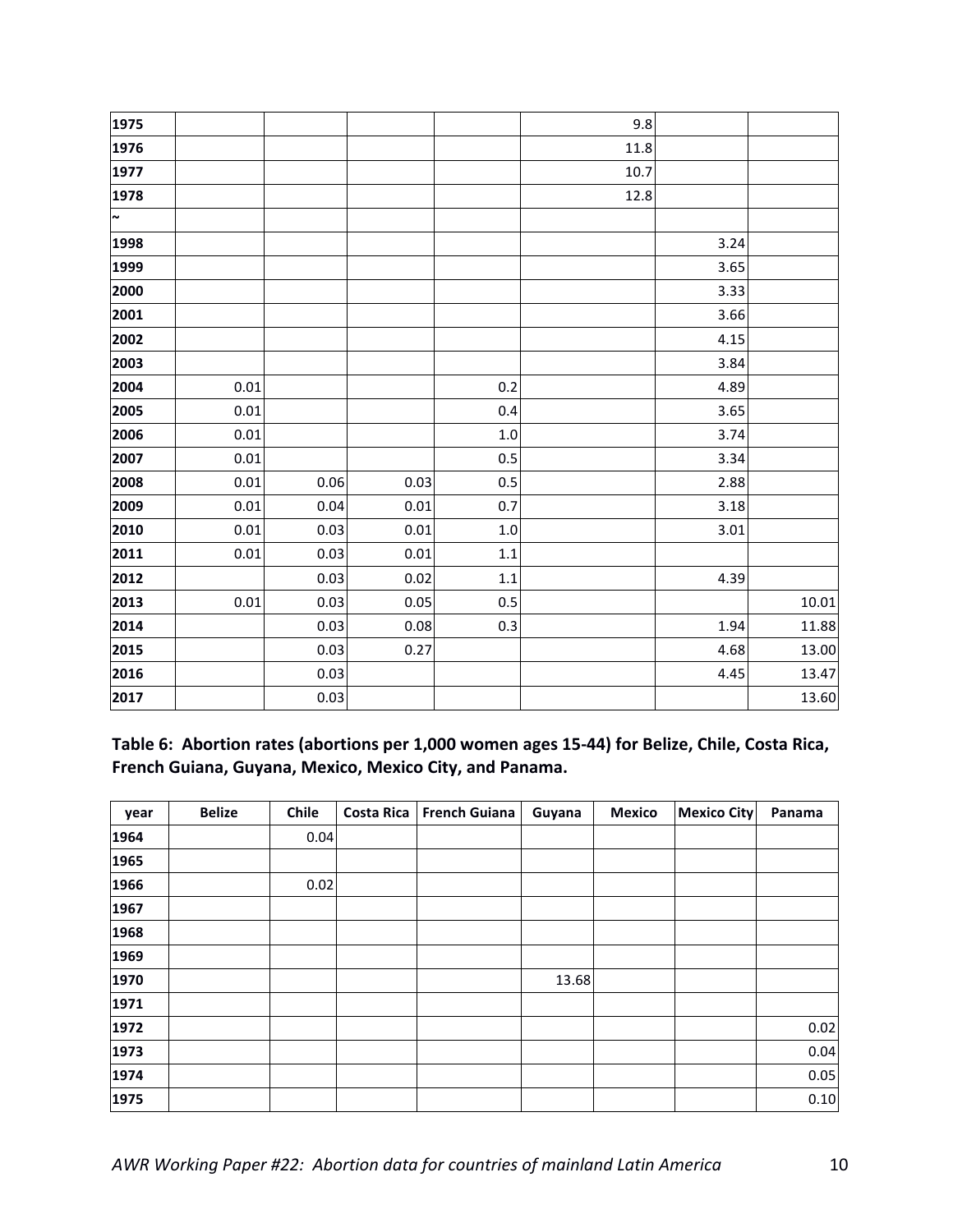| 1976 |       |      |       |       |       |      |     |      |
|------|-------|------|-------|-------|-------|------|-----|------|
| 1977 |       |      |       |       |       |      |     | 0.02 |
| 1978 |       |      |       |       |       |      |     | 0.01 |
| 1979 |       |      |       |       |       |      |     | 0.03 |
| 1980 |       |      |       |       |       |      |     | 0.06 |
| 1981 |       |      |       |       |       |      |     | 0.02 |
| 1982 |       |      |       |       |       |      |     | 0.03 |
| 1983 |       |      |       |       |       |      |     |      |
| 1984 |       |      |       | 20.60 |       |      |     |      |
| 1985 | 22.50 |      |       |       |       |      |     |      |
| 1986 | 17.12 | 0.02 |       |       |       |      |     |      |
| 1987 | 24.49 | 0.02 |       |       |       |      |     |      |
| 1988 | 24.94 | 0.02 |       |       |       |      |     |      |
| 1989 | 21.12 | 0.01 |       | 22.56 |       |      |     |      |
| 1990 | 24.86 | 0.01 |       | 31.55 |       |      |     |      |
| 1991 | 24.03 | 0.02 |       | 34.68 |       |      |     |      |
| 1992 |       |      |       | 34.58 |       |      |     |      |
| 1993 |       |      |       | 35.80 |       |      |     |      |
| 1994 |       |      |       | 32.79 |       |      |     |      |
| 1995 |       |      | 10.06 | 38.17 |       | 0.02 |     |      |
| 1996 | 55.50 |      | 10.68 | 38.50 | 40.53 | 0.12 |     |      |
| 1997 |       |      | 10.03 | 38.74 | 34.88 | 0.12 |     |      |
| 1998 |       |      | 9.91  | 34.78 | 29.70 | 0.13 |     |      |
| 1999 |       |      | 9.99  | 39.22 | 33.56 | 0.14 |     |      |
| 2000 |       | 0.01 | 10.34 | 39.36 | 33.21 | 0.13 |     | 0.02 |
| 2001 |       | 0.01 | 8.57  | 43.26 | 27.45 | 0.12 |     |      |
| 2002 |       | 0.00 | 8.52  | 42.01 |       | 0.13 |     |      |
| 2003 |       | 0.01 | 9.02  | 41.48 | 25.62 | 0.14 |     |      |
| 2004 |       |      | 8.71  | 36.27 |       | 0.03 |     |      |
| 2005 |       |      | 8.21  | 37.29 |       | 0.03 |     |      |
| 2006 |       |      | 8.06  | 38.96 |       | 0.03 | 0.3 |      |
| 2007 |       |      | 8.09  | 42.29 |       | 0.18 | 1.6 |      |
| 2008 |       |      | 8.23  | 40.92 |       | 0.48 | 3.9 |      |
| 2009 |       |      | 7.33  | 40.88 |       | 0.58 | 4.6 |      |
| 2010 |       |      | 7.12  | 40.61 |       | 0.59 | 4.6 |      |
| 2011 |       |      | 7.24  | 35.89 |       | 0.69 | 5.3 |      |
| 2012 |       |      | 6.75  | 29.50 |       | 0.69 | 5.3 |      |
| 2013 |       |      | 6.58  | 28.59 |       | 0.69 | 5.4 |      |
| 2014 |       |      | 6.41  | 27.43 |       | 0.67 | 5.3 |      |
| 2015 |       |      |       | 32.15 | 4.47  | 0.62 | 4.6 |      |
| 2016 |       |      |       | 30.38 |       | 0.58 | 4.2 |      |
| 2017 |       | 0.03 |       | 37.54 |       | 0.56 | 4.0 |      |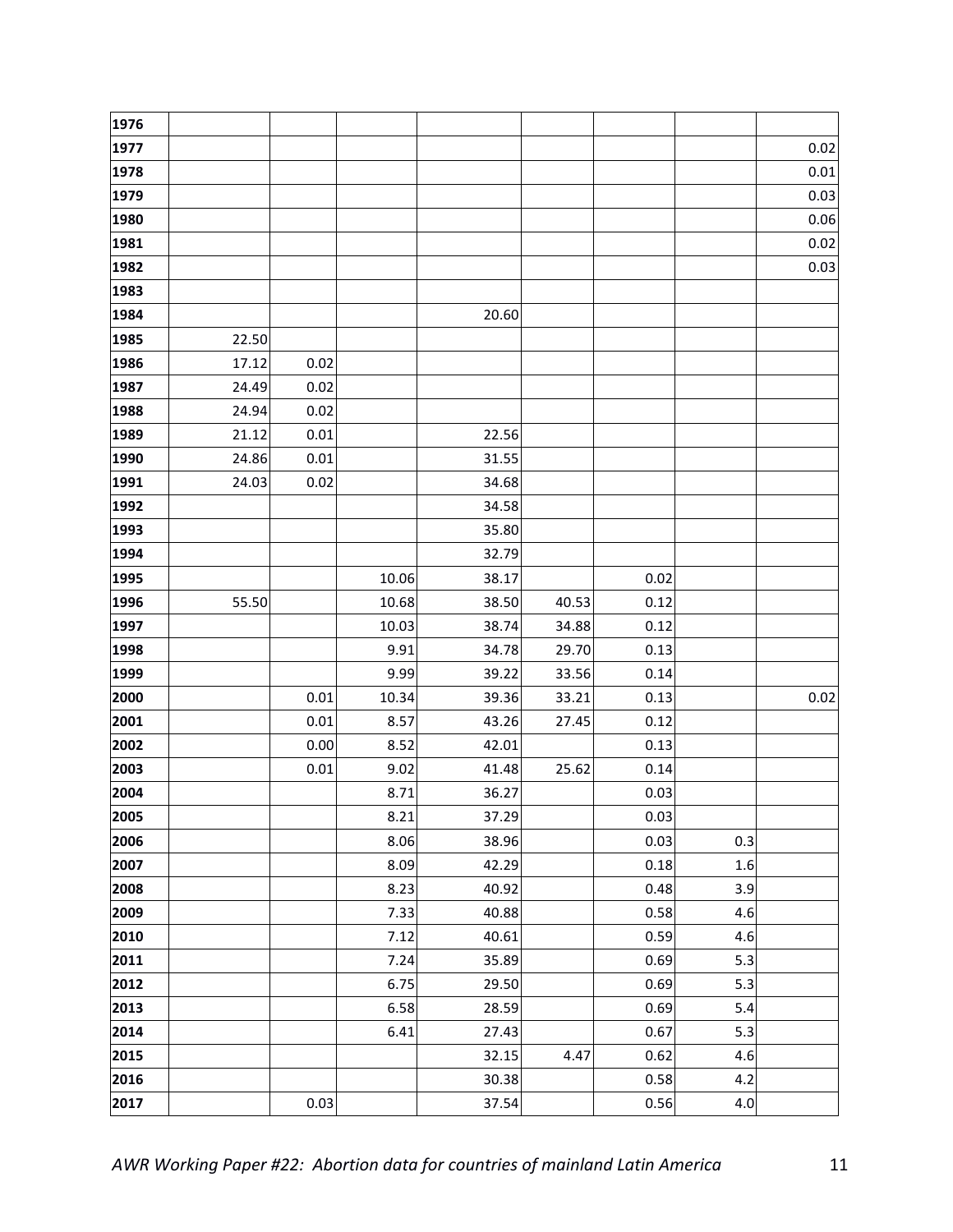## **References (data sources for Tables 1-6)**

- ABC Color, 2017, "Cifra de ninas abusadas puede ser aun mayor," *ABC Color*, on line [http://www.abc.com.py/nacionales/cifra-de-ninas-abusadas-puede-ser-aun-mayor-1559234.html].
- ABEP, 2016, "A criminalizacao do abortamento induzido no Brasil e um total desrespeito aos Direitos Humanos e uma violencia contra as mulheres," ABEP, on line [http://www.abep.org.br/xxencontro/files/paper/129-124.pdf].
- Beaie, Sonkarley Tiatun, 19 Sept. 2007, "Chapter 1: National population trends: size, growth and distribution," in *The Co-Operative Republic of Guyana Population and Housing Census 2002: National Census Report*, Bureau of Statistics Guyana, on line at *Bureau of Statistics* [http://www.statisticsguyana.gov.gy/pubs/Chapter1\_National\_Population\_Trends.pdf].
- Blake, Marcia de Toledo, et al., 2015, "Factors associated with the delay in seeking legal abortion for pregnancy resulting from rape," *International Archives of Medicine*, 8(29), doi:10.3823/1628.
- Bowater, Donna, 1 Feb. 2015, "Abortion in Brazil: A matter of life and death," The Guardian, on line [https://www.theguardian.com/world/2015/feb/01/abortion-in-brazil-a-matter-of-life-and-death].
- Bureau of Statistics (Guyana), 19 Sept. 2007, "Chapter 4. Mortality and fertility patterns," in *Population and Housing Census 2002 National Census Report, on line at Bureau of Statistics* [http://www.statisticsguyana.gov.gy/download.php?file=24].
- Bureau of Statistics (Guyana), 2008, "Annex 5, Guyana: Selected Socio-Economic Indicators," in *Statistical Bulletin*, on line at *Bureau of Statistics* [http://www.statisticsguyana.gov.gy/pubs/stats\_bulletin\_(thematic\_area).zip].
- CDMX, 2018, "Programas especiales," *CDMX*, on line [http://data.salud.cdmx.gob.mx/portal/media/agenda\_2017/pdfs/8SN/programas.pdf].
- CEPEP, 2017, "Calculation of the magnitude of abortion induced in Paraguay," *CEPEP*, on line [http://www.cepep.org.py/archivos/aborto\_inducido\_en.pdf].
- CIA (USA), 2018, "World Factbook: Guyana," CIA, on line [https://www.cia.gov/library/publications/the-world-factbook/geos/print\_gy.html].
- Clicrbs, 2017, "Quando escolher e um direito," Clicrbs, on line [http://www.clicrbs.com.br/sites/swf/dc\_aborto\_legal/index.html].
- DANE, 22 Dec. 2017, "Nacimientos por area de ocurrencia y sexo, segun grupos de edad de la madre, total nacional ano 2016," DANE, on line [https://www.dane.gov.co/files/investigaciones/poblacion/2017/22-diciembre-2017/nacimientos2016/Cuadro1-NACIMIENTOS-2016-definitivo.xls].
- DANE, 30 June 2017, "Nacimientos por area de ocurrencia y sexo, segun grupos de edad de la madre, total nacional ano 2015," DANE, on line [https://www.dane.gov.co/files/investigaciones/poblacion/2017/30-junio-2017/nacimientos2015/Cuadro1-NACIMIENTOS-2015-definitiva.xls].
- DGEEC, Dec. 2017 "Estadisticas vitales del Paraguay 2016," DGEEC, on line [http://www.dgeec.gov.py/ Publicaciones/Biblioteca/estadisticas%20vitales%202016/Estadisticas%20Vitales%202016.pdf].
- DGEEC, Feb. 2017 "Estadisticas vitales del Paraguay 2015," DGEEC, on line [http://www.dgeec.gov.py/ Publicaciones/Biblioteca/estadisticas%20vitales%202015/Estadisticas%20Vitales%202015.pdf].
- DGEEC, March 2016, "Estadisticas vitales del Paraguay 2014," DGEEC, on line [http://www.dgeec.gov.py/ Publicaciones/Biblioteca/estadistica%20vitales2014/Estadisticas%20Vitales%202014.pdf].
- Direction de la Sante et du Developpement Social, Service Statistique, 2007, "Statistiques et indicateurs de la sante et du social, Statiss outremer 2007," *DSDS de la Martinique*, on line [http://www.martinique.sante.gouv.fr/documents/accueil/statistiques/statiss\_dom\_2007.pdf].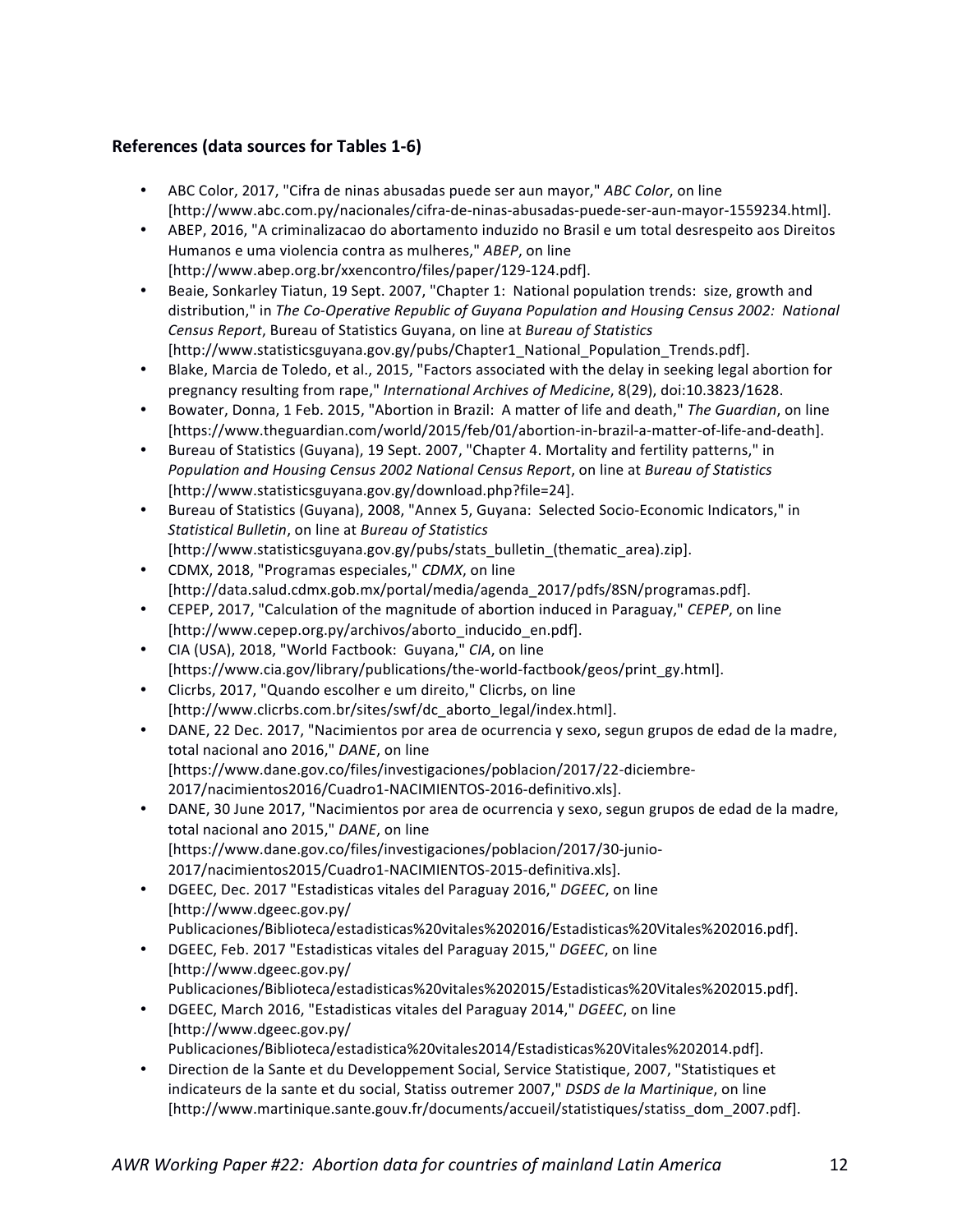- DREES, 2016, "30. Les interruptions volontaires de grossesse," *DREES*, on line at Sante [https://drees.solidarites-sante.gouv.fr/IMG/pdf/fiche30-2.pdf].
- EFE, 22 Nov. 2016, "En 2015 abortaron en Uruguay 9.362 mujeres, un 10% más que en el año anterior," *EFE*, on line [https://www.efe.com/efe/america/sociedad/en-2015-abortaron-uruguay-9-362-mujeres-un-10-mas-que-el-ano-anterior/20000013-3103581].
- Faundes, Anibal, German Rodriguez-Galant, and Onofre Avendano, 1968, "The San Gregorio experimental family planning program: Changes observed in fertility and abortion rates," *Demography*, 5(2):836-845.
- Federation Nationale des Observatoires Regionaux de la Sante, 1997, "Autour de la grossesse," *FNORS*, on line [http://www.fnors.org/Fnors/Ors/Travaux/So/31.pdf].
- Fernández, Marcela, 29 Dec. 2014, "Las muertes por abortos aumentaron el 51,5% en el país," La *Voz*, on line [http://www.lavoz.com.ar/ciudadanos/las-muertes-por-abortos-aumentaron-el-515-enel-pais].
- GINA, 23 June 2005, "Medical Termination Act never meant to encourage more terminations," Guyana Government Information Agency, on line [http://www.gina.gov.gy/archive/daily/b050623.html].
- GIRE, 2016, "Cifras," GIRE, on line [http://www.gire.org.mx/nuestros-temas/aborto/cifras].
- GIRE, Oct. 2013, "Cifras ILE (October 2013)," GIRE, on line [https://www.gire.org.mx/index.php?option=com\_content&id=504&Itemid=1397&lang=es].
- Guttmacher Institute, Oct. 2013, "Unintended pregnancy and induced abortion," *Guttmacher Institute*, on line [https://www.guttmacher.org/fact-sheet/unintended-pregnancy-and-inducedabortion-colombia].
- Guyana Times, 14 Nov. 2016, "Almost 1000 abortions recorded in 2015," *Guyana Times*, on line [https://guyanatimesgy.com/almost-1000-abortions-recorded-in-2015/].
- INEC, 1986, "Morbilidad," *FLACSO Andes*, on line [http://www.flacsoandes.edu.ec/biblio/catalog/resGet.php?resId=24326].
- INED, 1986, "Quinzieme rapport sur la situation demeographique de la France," *Population*, 41(4/5):649-719.
- INEGI, 2018, "Natalidad y fecundidad," INEGI, on line [http://www.beta.inegi.org.mx/temas/natalidad/].
- INSEE, 14 Feb. 2018, "Natalite en 2016: Comparaisons regionales et departementales," *INSEE*, on line [https://www.insee.fr/fr/statistiques/2012761#tableau-TCRD\_053\_tab1\_regions2016].
- INSEE, 29 Sept. 2016, "Naissances et deces domicilies 2007-2015, Departement de la Guyane," INSEE, on line [https://www.insee.fr/fr/statistiques/2120975/?geo=DEP-973#tableau-RFD\_G1].
- INSEE, 4 Sept. 2018, "Les naissances en 2017: Etat civil--Insee resultats," INSEE, on line [https://www.insee.fr/fr/
	- statistiques/3576477?sommaire=3576483&q=natalite+comparaisons+departementales].
- Instituto General de la Republica de Panama, 2018, "Cuadro 221-01. Nacimientos vivos y defunciones fetales en la republica: Anos 1952-2016," INEC Panama, on line [https://www.contraloria.gob.pa/inec/archivos/P8291221-01.pdf].
- International Campaign for Women's Right to Safe Abortion, 18 May 2018, "Chile--Legal abortions in Chile since the new law was passed, and response to political pushback," *ICWRSA*, on line [http://www.safeabortionwom ensright.org/chile-legal-abortions-in-chile-since-the-new-law-waspassed-and-response-to-political-pushback/].
- Johnson, Robert, July 2002, "National gender policy: Belize," Univ. of the West Indies, on line [https://sta.uwi.edu/igds/documents/BelizeNationalGenderPolicy2002.pdf].
- Koch, Elard, John Thorp, Miguel Bravo, Sebastián Gatica, Camila X. Romero, Hernán Aguilera, Ivonne Ahlers, 2012, "Women's education level, maternal health facilities, abortion legislation and maternal deaths: A natural experiment in Chile from 1957 to 2007 (supplementary information)," PLOS One, 7(5):e36613, on line at PLOS One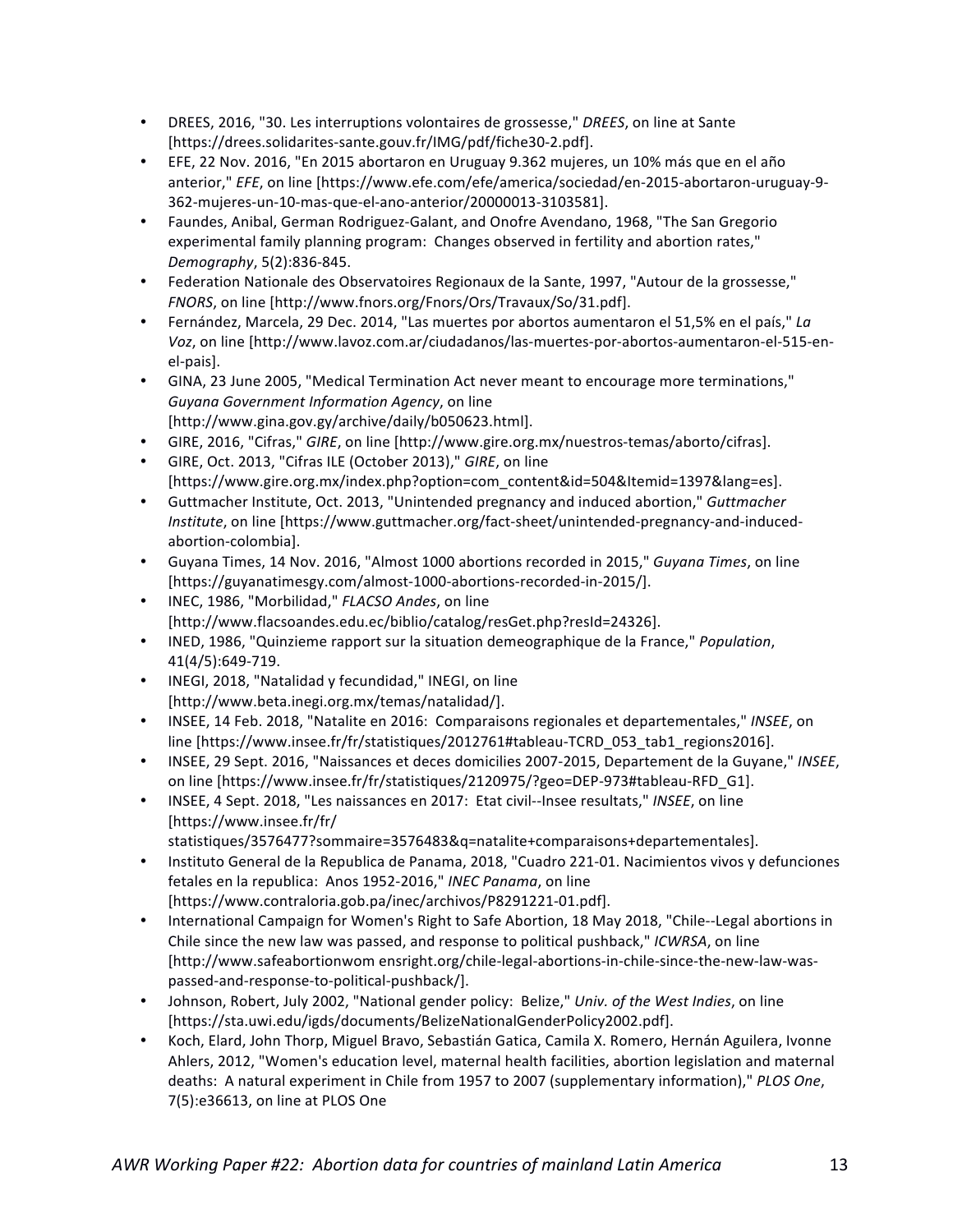[https://journals.plos.org/plosone/article?id=10.1371/journal.pone.0036613].

- Kodan, Lachmi R., Kim J. C. Vershueren, Jos van Roosmalen, Humphrey H. H. Kanhai, and Kitty W. M. Bloemenkamp, 2017, Maternal mortality audit in Suriname between 2010 and 2014, a reproductive age mortality survey, *BMC Pregnancy and Childbirth*, 17:275.
- LaRed21, 16 March 2018, "En el ano 2017 nacieron 4.044 uruguayos menos en comparacion con el 2016," LaRed21, on line [http://www.lr21.com.uy/comunidad/1362572-natalidad-fecundidaduruguay-naciomientos].
- Ministerio da Saude (Brazil), 2018, "Tabnet," *Portal da Saude*, on line [http://tabnet.datasus.gov.br/cgi/tabcgi.exe?sinasc/cnv/nvbr.def].
- Ministerio de Salud Publica y Bienestar Social—Paraguay, 2012, "Morbilidad de consultorio externo por aborto segun ano," MSPBS, on line [http://www.mspbs.gov.py/indicadoresdesalud/?wpfb\_dl=53].
- Ministerio Salud Publica (Uruguay), Aug. 2017, "Avances y desafios en politica publica de salud sexual y salud reproductiva," Ministerio de Salud, on line [http://www.msp.gub.uy/sites/default/files/ppt%20coloquio%20SSySR%20FINAL%202.pdf].
- Ministerio Salud Publica (Uruguay), March 2018 "Interrupcion voluntaria embarazo (IVE) 2013-2017," *Ministerio Salud Publica*, on line
- [http://www.msp.gub.uy/sites/default/files/presentaci%C3%B3n%20IVE%202013%202017.pdf].
- Ministry of Health Statistics Unit (Guyana), March 2007, "Statistical Bulletin 2004," Ministry of *Health*, on line [http://www.health.gov.gy/pub/moh\_stats\_bulletin\_04.pdf].
- Ministry of Health Statistics Unit (Guyana), March 2007, "Statistical Bulletin 2005," Ministry of *Health*, on line [http://www.health.gov.gy/pub/moh\_stats\_bulletin\_05.pdf].
- MINSALUD, June 2016, "Interrupción voluntaria del embarazo, un derecho humano de las mujeres," *MINSALUD*, on line [https://www.minsalud.gov.co/sites/rid/Lists/BibliotecaDigital/RIDE/VS/PP/abcmaternidad-elegida.pdf].
- Montevideo Portal, 31 Aug. 2017, "En 2016 abortaron 9.719 mujeres en Uruguay, un 3,8 % mas que el ano anterior," Montevideo Portal, on line [https://www.montevideo.com.uy/Mujer/En-2016abortaron-9-719-mujeres-en-Uruguay-un-3-8--mas-que-el-ano-anterior-uc353297]
- Mougel, Par Ruth, 19 Nov. 2017, "Ou en est la legislation de l'IVG en Amerique Latine?," Inti *Solidarite Nicaragua Amerique Centre*, on line [http://asso-inti.org/index.php?post/2017/11/19/Ouen-est-la-legislation-de-lIVG-en-Amerique-Latine2].
- MSPBS, 2018, "El embarazo no deseado se puede evitar mediante planificacion familiar," MSPBS, on line [https://www.mspbs.gov.py/portal/15163/el-embarazo-no-deseado-se-puede-evitar-medianteplanificacion-familiar.html].
- Noticias, 10 March 2016, "SUS atende 100 vezes mais casos pos-aborto do que faz interrupcoes legais," *Noticias*, on line [https://noticias.uol.com.br/cotidiano/ultimas-noticias/2016/03/10/susatende-100-vezes-mais-casos-pos-aborto-do-que-faz-interrupcoes-legais.htm].
- Ortiz-Prado, Esteban, Katherine Simbana, Lenin Gomez, Anna M. Stewart-Ibarra, Lisa Scott, and Gabriel Cevallos-Sierra, 2017, Abortion, an increasing public health concern in Ecuador; a 10-year population-based analysis, *Pragmatic and Observational Research*, 8:129-135.
- Pan American Health Organization Health Analysis and Information Systems Area, 2005, *Regional* Core Health Data Initiative: Technical Health Information System, PAHO (Washington, DC), on line at *PAHO* [http://www.paho.org/English/SHA/coredata/tabulator/newTabulator.htm].
- Pan American Health Organization, 1998, *Health in the Americas, 1998 Edition, Volume II*, PAHO (Washington, DC), on line at *PAHO* [http://www.paho.org/english/HIA1998/HealthVol2.pdf].
- Posadas-Robledo, Francisco Javier, 2018, Embarazo y VIH indicacion absoluta de cesarea?, *Ginecologia y Obstetricia de Mexico*, 86(6):374-382.
- Service Etudes et Statistiques Antilles-Guyane, 2006, "Statistiques sanitaires et sociales 1990/2005," *DSDS de la Martinique*, on line [http://www.martinique.sante.gouv.fr/documents/accueil/statistiques/memento\_sss90\_05.pdf].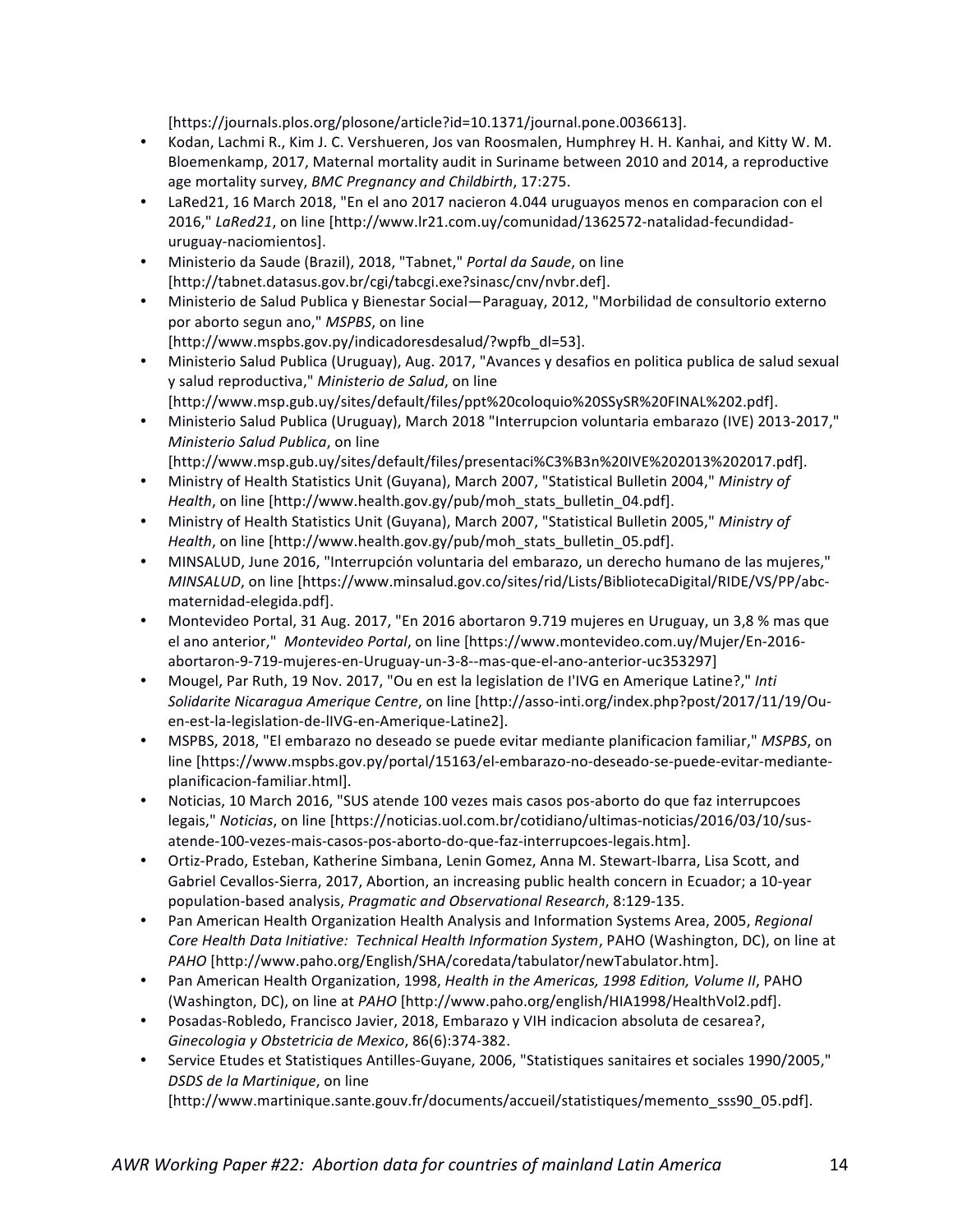- Shepard, Bonnie L., and Lidia Casas Becerra, 2007, "Abortion policies and practices in Chile: Ambiguities and dilemmas," Reproductive Health Matters, 15(30):202-210.
- Singh, Susheela, 1979, "Demographic variables and the recent trend in fertility in Guyana, 1960-1971," *Population Studies*, 33(2):313-327.
- Soares, Gilberta S., Maria Beatriz Galli, Ana Paula de A. L. Viana, March 2011, "Advocacy para o acesso ao aborto legal e seguro: semelhanças no impacto da ilegalidade na saúde das mulheres e nos servicos de saúde em Pernambuco, Bahia, Paraíba, Mato Grosso do Sul e Rio de Janeiro," Senado, on line [http://www.senado.gov.br/noticias/agencia/pdfs/advocacy.pdf].
- Social Security Board (Belize), 2012, "Social Security Board: Annual Report 2011," Social Security Board, on line [https://www.socialsecurity.org.bz/wp-content/uploads/2017/09/Annual-Report-2011.pdf].
- Social Security Board (Belize), 2014, "Social Security Board: Statistics 2013," Social Security Board, on line [https://www.socialsecurity.org.bz/wp-content/uploads/2017/09/Statistical-Segment-2013-Final.pdf].
- Social Security Board (Belize), 2018, "Social Security Board: Statistical Abstract 2017," Social Security Board, on line [https://www.socialsecurity.org.bz/wp-content/uploads/2018/11/Statistical-Segment-2017.pdf].
- Stabroek News, 16 June 2002, "Drop in abortions since law passed--Cummings," Stabroek News, on line at Guyana: Land of Six Peoples [http://landofsixpeoples.com/news02/ns2061610.htm].
- Statista, 2018, "Number of decriminalized abortions in Brazil from 2009 to 2017," *Statista*, on line [https://www.statista.com/statistics/890792/brazil-number-legal-abortions/].
- U.K. Parliament, 30 Nov. 1987, "Abortion," *HANSARD 1803-2005*, on line [http://hansard.millbanksystems.com/written\_answers/1987/nov/30/abortion].
- UNICEF, 2018, "Guyana: Statistics," UNICEF, on line [https://www.unicef.org/infobycountry/guyana\_statistics.html].
- United Nations Department of Economic and Social Affairs, 2000, "Table 5. Live births by age of mother, sex and urban/rural residence: 1948-1997," in *United Nations Demographic Yearbook 1948-*1997: Historical Supplement, United Nations (New York, NY), on line at *United Nations Statistics Division* [http://unstats.un.org/unsd/demographic/products/dyb/DYBHist/HistTab05.pdf].
- United Nations Department of Economic and Social Affairs, 2000, United Nations Demographic *Yearbook 1998*, United Nations (New York, NY), on line at *United Nations Statistics Division* [https://unstats.un.org/unsd/demographic-social/products/dyb/dybsets/1998%20DYB.pdf].
- United Nations Department of Economic and Social Affairs, 2001, "Table 1. Live births by sex and urban/rural residence: 1980-1999," in *United Nations Demographic Yearbook 1999*, United Nations (New York, NY), on line at *United Nations Statistics Division* [https://unstats.un.org/unsd/demographic/products/dyb/DYBNat/NatStatTab01.pdf].
- United Nations Department of Economic and Social Affairs, 2002, "Table 1. Live births by sex and urban/rural residence: 1980-1999," in United Nations Demographic Yearbook 1999 Natality Supplement, United Nations (New York, NY), on line at *United Nations Statistics Division* [http://unstats.un.org/unsd/demographic/products/dyb/DYBNat/NatStatTab01.pdf].
- United Nations Department of Economic and Social Affairs, 2002, "Table 9. Live births and crude live birth rates, by urban/rural residence: 1996-2000," in *United Nations Demographic Yearbook 2000*, United Nations (New York, NY), on line at *United Nations Statistics Division* [http://unstats.un.org/unsd/demographic/products/dyb/DYB2000/Table09.pdf].
- United Nations Department of Economic and Social Affairs, 2003, "Table 13. Legally induced abortions: 1993-2001," in *United Nations Demographic Yearbook 2001*, United Nations (New York, NY), on line at *United Nations Statistics Division* [http://unstats.un.org/unsd/demographic/products/dyb/DYB2001/Table13.pdf].
- United Nations Department of Economic and Social Affairs, 2003, "Table 9. Live births and crude birth rates, by urban/rural residence: 1997-2001," in United Nations Demographic Yearbook 2001,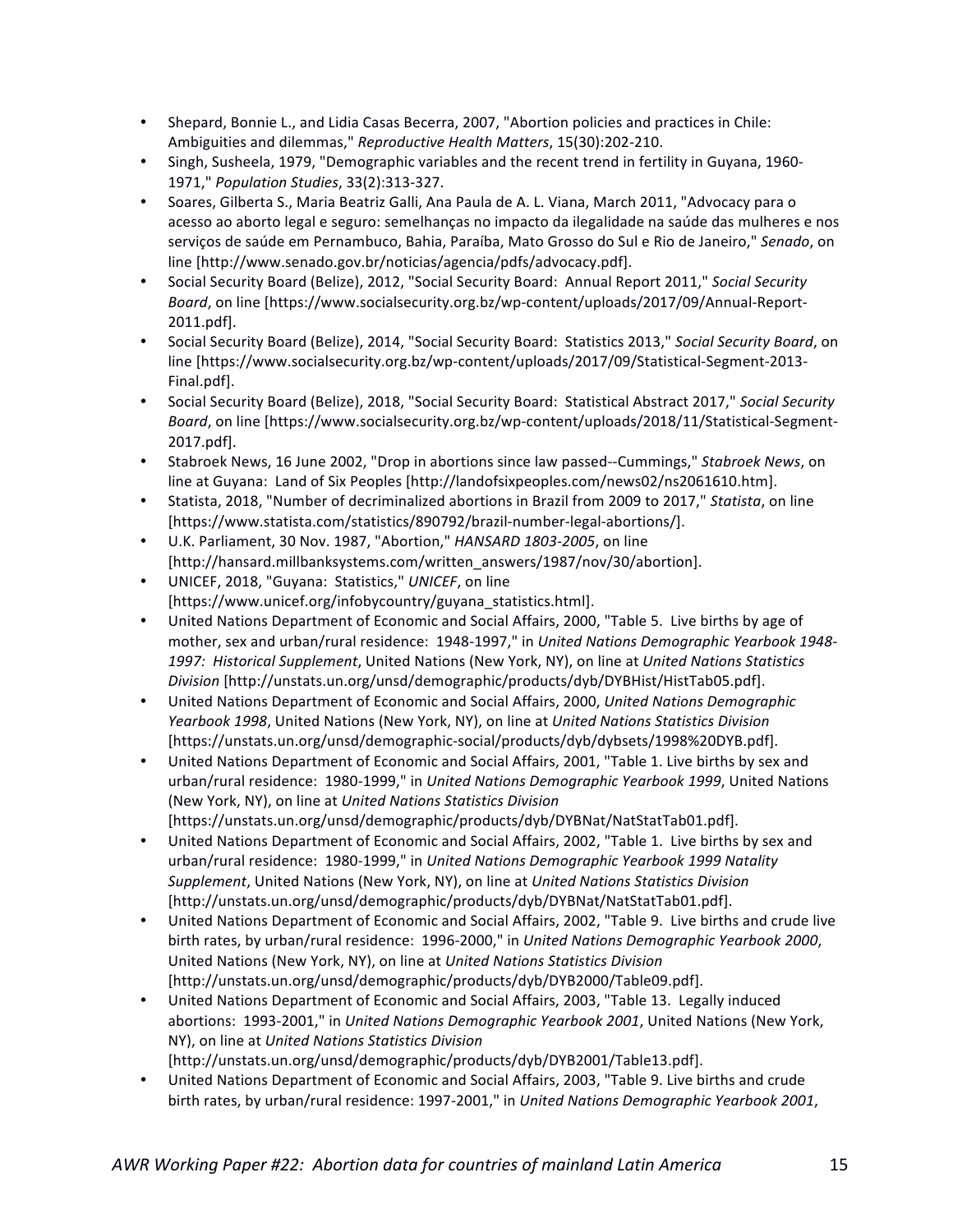United Nations (New York, NY), on line at *United Nations Statistics Division* [https://unstats.un.org/unsd/demographic/products/dyb/DYB2001/Table09.pdf].

- United Nations Department of Economic and Social Affairs, 2004, "Table 9. Live births and crude birth rates, by urban/rural residence: 1998-2002," in *United Nations Demographic Yearbook 2002*, United Nations (New York, NY), on line at *United Nations Statistics Division* [http://unstats.un.org/unsd/demographic/products/dyb/dyb2002/Table09.pdf].
- United Nations Department of Economic and Social Affairs, 2006, "Table 13. Legally induced abortions: 1995-2004," in *United Nations Demographic Yearbook 2004*, United Nations (New York, NY), on line at *United Nations Statistics Division* [http://unstats.un.org/unsd/demographic/products/dyb/DYB2004/Table13.pdf].
- United Nations Department of Economic and Social Affairs, 2006, "Table 9. Live births and crude birth rates, by urban/rural residence: 2000-2004," in *United Nations Demographic Yearbook 2004*, United Nations (New York, NY), on line at *United Nations Statistics Division* [http://unstats.un.org/unsd/demographic/products/dyb/DYB2004/Table09.pdf].
- United Nations Department of Economic and Social Affairs, 2007, "Table 9. Live births and crude birth rates, by urban/rural residence: 2001-2005," in *United Nations Demographic Yearbook 2005*, United Nations (New York, NY), on line at *United Nations Statistics Division* [http://unstats.un.org/unsd/demographic/products/dyb/dyb2005/Table09.pdf].
- United Nations Department of Economic and Social Affairs, 2010, "Table 13. Legally induced abortions: 1999-2008," in *United Nations Demographic Yearbook 2008*, United Nations (New York, NY), on line at *United Nations Statistics Division* [http://unstats.un.org/unsd/demographic/products/dyb/dyb2008/Table13.pdf].
- United Nations Department of Economic and Social Affairs, 2010, "Table 9. Live births and crude birth rates, by urban/rural residence: 2004-2008," in *United Nations Demographic Yearbook 2008*, United Nations (New York, NY), on line at *United Nations Statistics Division* [http://unstats.un.org/unsd/demographic/products/dyb/dyb2008/Table09.pdf].
- United Nations Department of Economic and Social Affairs, 2011, "Table 9. Live births and crude birth rates, by urban/rural residence: 2006-2010," in *United Nations Demographic Yearbook 2009-*2010, United Nations (New York, NY), on line at *United Nations Statistics Division* [http://unstats.un.org/unsd/demographic/products/dyb/dyb2009-2010/Table09.pdf].
- United Nations Department of Economic and Social Affairs, 2012, "Table 13. Legally induced abortions: 2002-2011," in *United Nations Demographic Yearbook 2011*, United Nations (New York, NY), on line at *United Nations Statistics Division* [http://unstats.un.org/unsd/demographic/products/dyb/dyb2011/Table13.pdf].
- United Nations Department of Economic and Social Affairs, 2012, "Table 9. Live births and crude birth rates, by urban/rural residence: 2007-2011," in *United Nations Demographic Yearbook 2009-*2010, United Nations (New York, NY), on line at *United Nations Statistics Division* [http://unstats.un.org/unsd/demographic/products/dyb/dyb2011/Table09.pdf].
- United Nations Department of Economic and Social Affairs, 2013, "Table 12. Late foetal deaths and late foetal death ratios, by urban/rural residence: 2008-2012," in *United Nations Demographic* Yearbook 2012, United Nations (New York, NY), on line at *United Nations Statistics Division* [https://unstats.un.org/unsd/demographic/products/dyb/dyb2012/Table12.pdf].
- United Nations Department of Economic and Social Affairs, 2013, "Table 9. Live births and crude birth rates, by urban/rural residence: 2008-2012," in *United Nations Demographic Yearbook 2012*, United Nations (New York, NY), on line at *United Nations Statistics Division* [https://unstats.un.org/unsd/demographic/products/dyb/dyb2012/Table09.pdf].
- United Nations Department of Economic and Social Affairs, 2015, "Table 13. Legally induced abortions: 2004-2013," in *United Nations Demographic Yearbook 2013*, United Nations (New York, NY), on line at *United Nations Statistics Division* [https://unstats.un.org/unsd/demographic/products/dyb/dyb2013/Table13.pdf].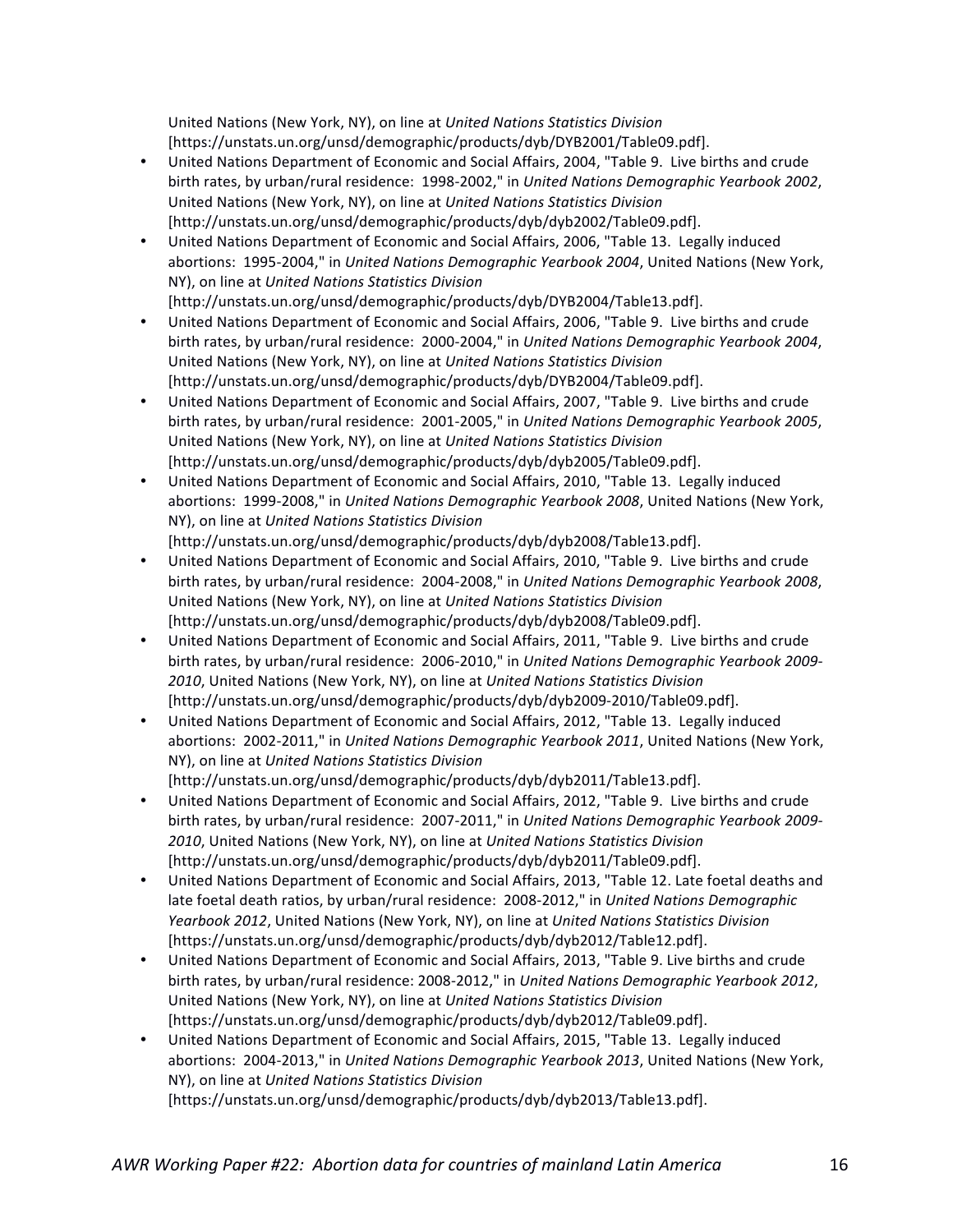- United Nations Department of Economic and Social Affairs, 2015, "Table 9. Live births and crude birth rates, by urban/rural residence: 2009-2013," in *United Nations Demographic Yearbook 2013*, United Nations (New York, NY), on line at *United Nations Statistics Division* [https://unstats.un.org/unsd/demographic/products/dyb/dyb2013/Table09.pdf].
- United Nations Department of Economic and Social Affairs, 2018, "Table 13. Legally induced abortions 2007-2016," United Nations Statistics Division, on line [https://unstats.un.org/unsd/demographic-social/products/dyb/documents/dyb2016/table13.pdf].
- United Nations Department of Economic and Social Affairs, 2018, "Table 9. Live births and crude birth rates, by urban/rural residence: 2012-2016," United Nations Statistics Division, on line [https://unstats.un.org/unsd/demographic-social/products/dyb/documents/dyb2016/table09.pdf].
- United Nations Department of Economic and Social Affairs, 23 July 2008, "Table 9. Live births and crude birth rates, by urban/rural residence: 2002-2006," in *United Nations Demographic Yearbook* 2006, United Nations (New York, NY), on line at *United Nations Statistics Division* [http://unstats.un.org/unsd/demographic/products/dyb/dyb2006/Table09.pdf].
- United Nations Department of Economic and Social Affairs, 9 Oct. 2009, "Table 4. Vital statistics summary and expectation of life at birth: 2003-2007," in *United Nations Demographic Yearbook* 2007, United Nations (New York, NY), on line at *United Nations Statistics Division* [http://unstats.un.org/unsd/demographic/products/dyb/dyb2007/Table04.pdf].
- United Nations Department of Economic and Social Development, 1993, *United Nations Demographic Yearbook 1991*, United Nations (New York, NY).
- United Nations Department of Economic and Social Information and Policy Analysis, 1994, United *Nations Demographic Yearbook 1992*, United Nations (New York, NY).
- United Nations Department of Economic and Social Information and Policy Analysis, 1995, United *Nations Demographic Yearbook 1993*, United Nations (New York, NY).
- United Nations Department of International Economic and Social Affairs, 1979, United Nations *Demographic Yearbook 1978*, United Nations (New York, NY).
- United Nations Department of International Economic and Social Affairs, 1983, United Nations *Demographic Yearbook 1981*, United Nations (New York, NY).
- United Nations Department of International Economic and Social Affairs, 1988, United Nations *Demographic Yearbook 1986*, United Nations (New York, NY).
- United Nations Department of International Economic and Social Affairs, 1992, United Nations *Demographic Yearbook 1990*, United Nations (New York, NY).
- United Nations Statistics Division, 21 Feb. 2008, "Legally induced abortions by urban/rural residence of woman," on line at *UNdata* [http://data.un.org/Data.aspx?d=POP&f=tableCode%3a17].
- United Nations Statistics Division, 21 Feb. 2008, "Live births by sex and urban/rural residence," on line at *UNdata* [http://data.un.org/Data.aspx?d=POP&f=tableCode%3a4].
- Viel V., Benjamin, 1988, "Latin America," in *International Handbook on Abortion*, ed. by Paul Sachdev, Greenwood Press (New York, NY), pp. 317-332.
- Vilain, Annick, and Marie-Claude Mouquet, Dec. 2003, "Les interruptions volontaires de grossesse en 2001," *DREES*, 279, on line at *Sante* [http://www.sante.gouv.fr/drees/etude-resultat/erpdf/er279.pdf].
- Vilain, Annick, Dec. 2009, "Les interruptions volontaires de grossesse en 2007," Etudes et Resultats, 713, on line at *Sante* [http://www.sante.gouv.fr/drees/etude-resultat/er-pdf/er713.pdf].
- Vilain, Annick, June 2017, "211 900 interruptions volontaires de grossesse en 2016," *DREES*, 1013, on line at *Sante* [https://drees.solidarites-sante.gouv.fr/IMG/pdf/er\_1013.pdf].
- Vilain, Annick, Sept. 2018, "216 700 interruptions volontaires de grossesse en 2017," *DREES*, 1081, on line at *Sante* [https://drees.solidarites-sante.gouv.fr/IMG/pdf/er1081.pdf].
- Vilian, Annick and Marie-Claude Mouquet, June 2012, "Les interruptions volontaires de grossesse en 2010," *DREES*, 804, on line at *Sante* [http://www.drees.sante.gouv.fr/IMG/pdf/er804.pdf].
- Vilian, Annick, and Marie-Claude Mouquet, July 2015, "Les interruptions volontaires de grossesse en